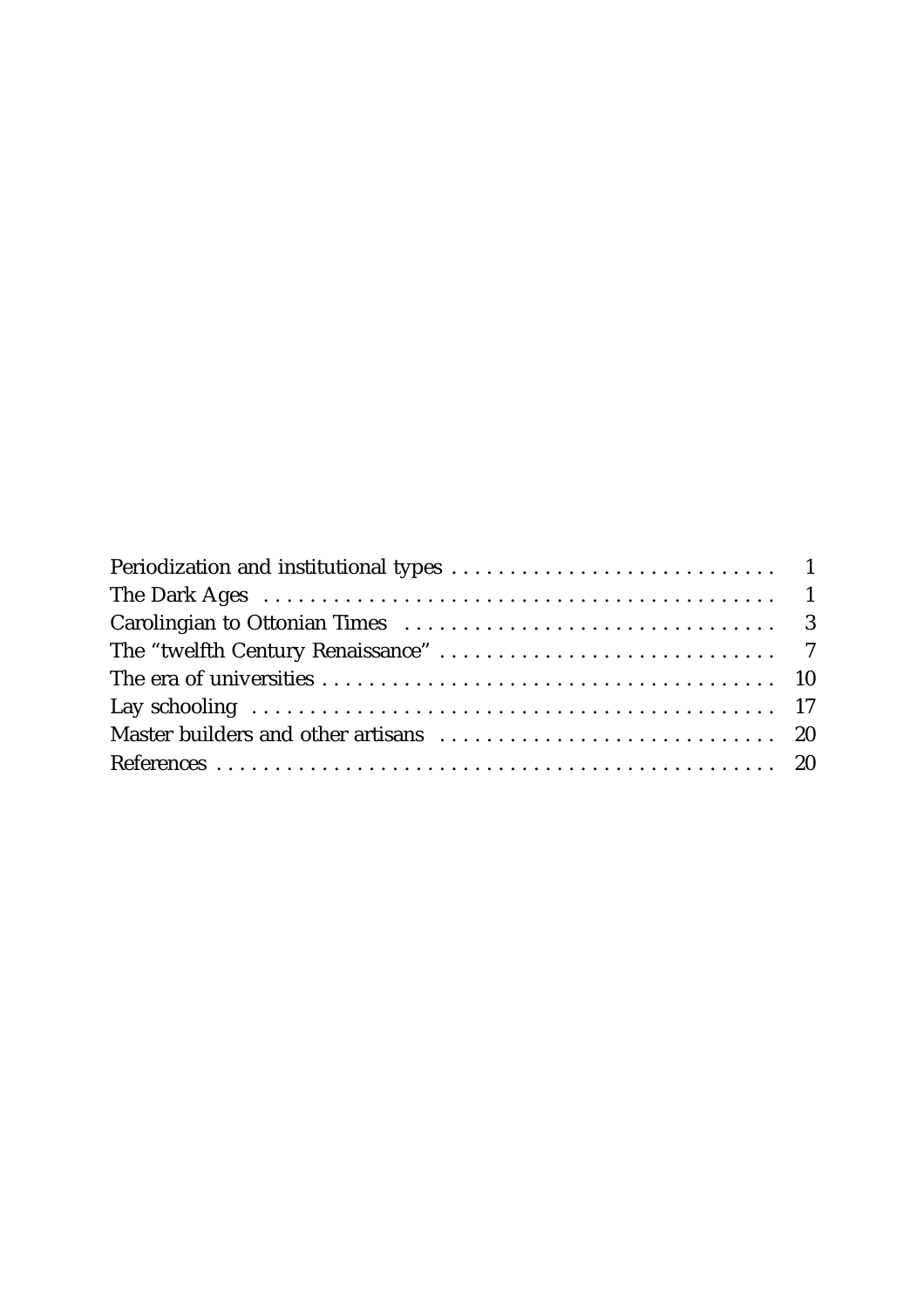#### *Periodization and institutional types*

By lucky but adequate accident, "the Middle Ages" have become plural in English. The millennium that separates the definitive demise of the Western Roman Empire from the discovery of the New World and the Reformation can hardly be understood as one homogeneous period under any point of view and certainly not if we look at mathematics education.

The earliest phase, lasting until c. 750 CE, is known as "the Dark Ages" – both because surviving sources for this period are rare and because this rarity reflects a very low intensity of literate culture. During the ensuing "Central Middle Ages" (c. 750 to c. 1050, the epoch of Charlemagne and the Ottonian emperors), attempts at statal centralization led not only to creation of the cathedral school system but also to corresponding developments of monastic learning. The High (c. 1050 to c. 1300) and Late (c. 1300 to c. 1500) Middle Ages are characterized by the rise of city culture, which led to the emergence of the university system as well as to the appearance of institutionalized lay education – connected to but not identical with the Renaissance current.

In principle we should also distinguish between partially or fully separate types of education – that of the Latin school and university tradition, and those of various kinds of practitioners. Among the latter, however, only the education of Late Medieval merchant youth is well documented in sources – for that of craftsmen we have very little evidence.

#### *The Dark Ages*

From the point of view of mathematics education, the Dark Ages are even "darker" than other aspects of literate culture. During the centuries after the final collapse of the Western Roman empire, some members of the social elite of the new Barbarian states in Italy, Visigothic Spain and Gaul were still taught Latin letters; notarial and legal services were still needed in royal and (what remained of) municipal administration in the same areas; and monks who entered monasteries in not too late age would learn to read at least the psalter-book – in some places and periods considerably more, and not only sacred literature.<sup>1</sup>

However, if ever the seven Liberal Arts had been a serious curriculum, already in Augustine's youth (later fourth century) no more than grammar and

<sup>&</sup>lt;sup>1</sup>A detailed investigation (which also makes clear the absence of every kind of mathematical studies) is [Riché 1976].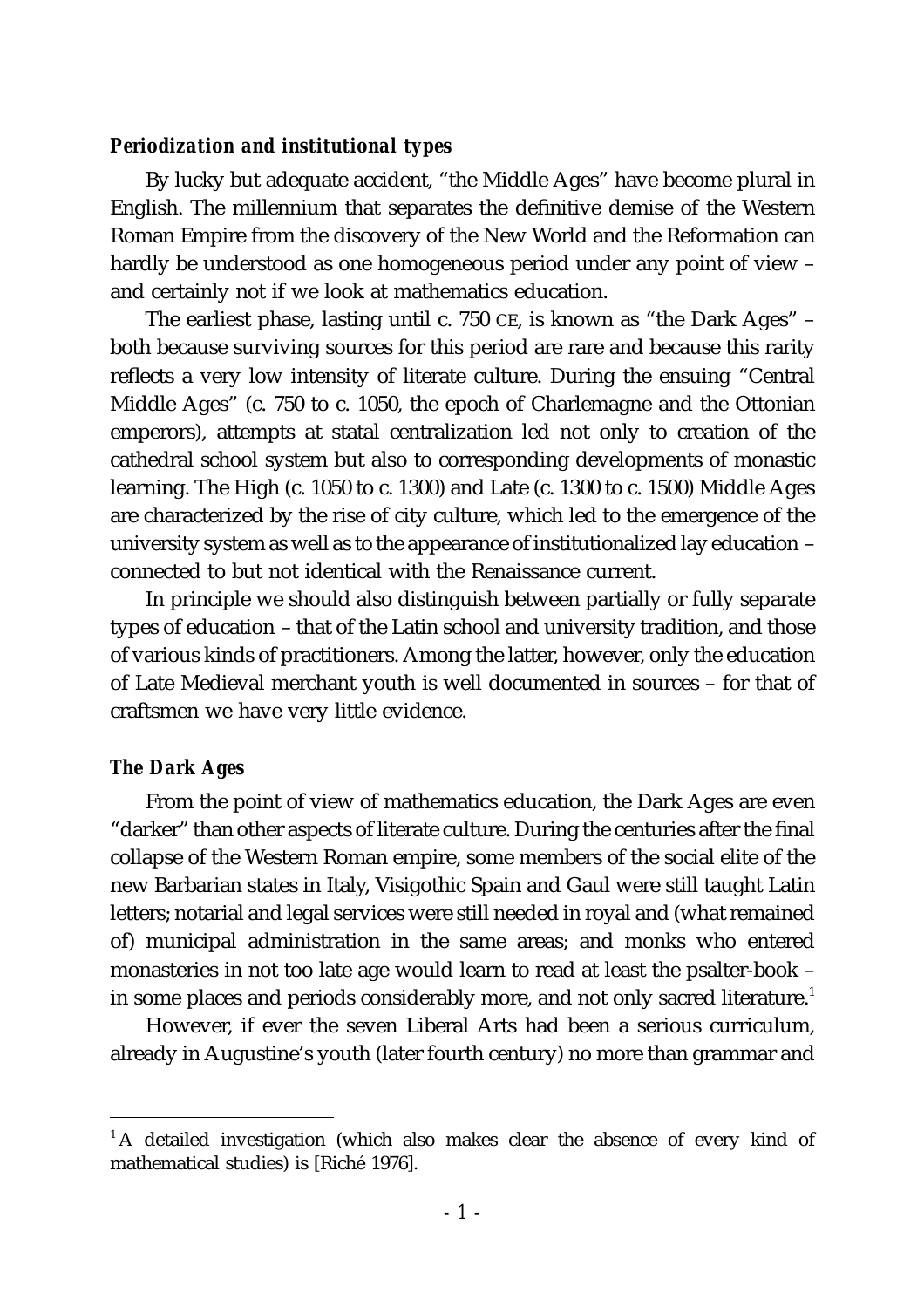rhetoric remained – the *quadrivium* (arithmetic, geometry, mathematical astronomy+geography and mathematical musical theory)<sup>2</sup> had neither teachers nor students. Augustine himself had profounder mathematical interests (and had read Euclid on his own), but his *De doctrina christiana* [ed., trans. Robertson 1958] – which set a higher aim than ecclesiastical teaching was able to attain for many centuries – mentions only the need to understand certain numbers in the scriptures (II.25, III. 51). He points out that mathematical truths are of divine origin – but that is not seen as a reason to pursue them, Augustine only warns against being too interested in them (II.56–57).

Isidore, the learned Visigothic bishop of Seville (c. 560 to 636) certainly praised mathematics (more precisely "the science of number") in his monumental *Etymologies*, which was to become one of the most-quoted authorities of the Middle Ages, but his own knowledge of the quadrivial disciplines does not go beyond a few ill-digested definitions and a few concepts borrowed from late Latin encyclopediae; no wonder that for more than a century there is no trace of anybody being *taught* according to his modest programme.

In this as in other domains, however, the Dark Ages are made darker by the absence of sources. Administration, taxation and the household accounting of monasteries were not possible without some calculation and land measurement. We have no traces of how this non-quadrivial mathematics was taught, but we may safely presume that the necessary skills were trained in apprenticeship and "on the job", as they had already been in Antiquity. Merchants – a class that had been reduced but had not disappeared – must also have known how to calculate; even here we have no direct information, but we shall return to a possible indirect trace.

We might have expected some teaching of *computus* (Easter and other sacred calendar reckoning) within monasteries; since the early fourth century it had been considered a problem that various regions celebrated Easter at different times, and tables as well as (discordant) calculation methods had been developed

 $2$ <sup>2</sup> This group of disciplines and the collective name used about it since Boethius are the closest we can get to a *unified concept* of mathematics in the Medieval Latin school tradition at least until the thirteenth century; only Aristotelian philosophy brought in the notion of "more physical" mathematical disciplines (which beyond astronomy included optics and the science of weights). However, when asking about mathematics education – a modern concept – we shall need to include also mathematical activities falling outside the quadrivial framework, such as practical computation. Unfortunately, the sources are mostly mute on this account.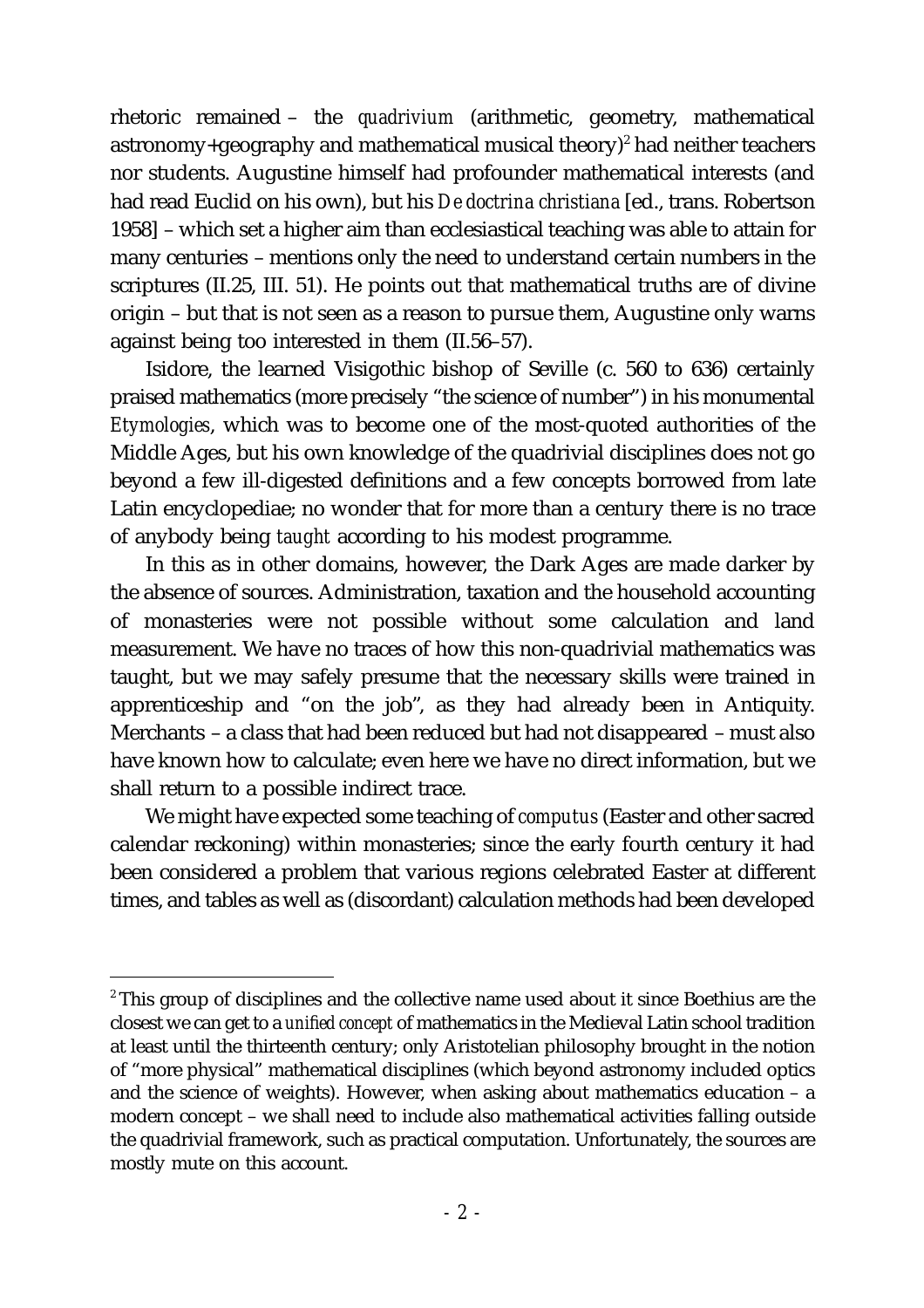that should allow the prediction of the right day. $3$  It appears, however, that the matter did not enter any monastic teaching programme except in Ireland from the seventh century onward. From here it entered Anglo-Saxon Britain in the earlier eighth century – or at least the monastery where the Venerable Bede was teaching and writing.

### *Carolingian to Ottonian Times*

During the second half of the eighth century, Charlemagne first took over the Frankish kingdom and next subdued much of Western and Central Europe. Probably as part of an effort to create a stable power structure (but apparently also because of sincere personal concern), he initiated an ecclesiastical, liturgical and educational reform after having attached to his court the best scholars he could find in Italy and Britain. A "general admonition" was issued in 789, which called for the creation of schools in all monasteries and bishoprics where (select) boys could be taught hymns, notes, singing, computus and grammar (in this order, which may reflect Charlemagne's concerns.<sup>4</sup> As we see, mathematics only appears in the programme through its service for computus (for which Charlemagne had a passion); we are still left in the dark when asking how the underlying calculational skills were to be taught. However, another circular letter to the clergy exhorted those who had the ability (presumably the scholars at his court) to teach "the liberal arts" to others, and we do indeed have small treatises (mostly primers) written by Alcuin of York, second-generation scholarly descendant of Bede and the central figure of the "palace school" (a "school" about whose character we know nothing precise). They deal with elementary grammar, rhetoric, dialectic and computus; in the treatise concerned with the latter subject it is again clear that the reader is supposed to know simple calculational operations (including divisions).<sup>5</sup>

One more possible trace of mathematical instruction in the environment exists: a collection of mixed "recreational problems", *Propositions to sharpen the*

 $3$  The ways the problem was confronted from the beginning until the early eighth century is accounted for in [Jones 1943: 1–114].

<sup>4</sup> The relevant passage of the *Admonition* appears in [Riché 1979: 352*f*]. [Brown 1994] is a fine presentation of the whole reform effort.

<sup>5</sup> This picture is confirmed by the *Manual for My Son* written by the mid-ninth-century noblewoman Dhouda. When speaking about sacred numerology, in Augustinian style, she tacitly assumes the son to understand basic computation (and shows that she does so herself) [ed. Riché 1975: 326–334].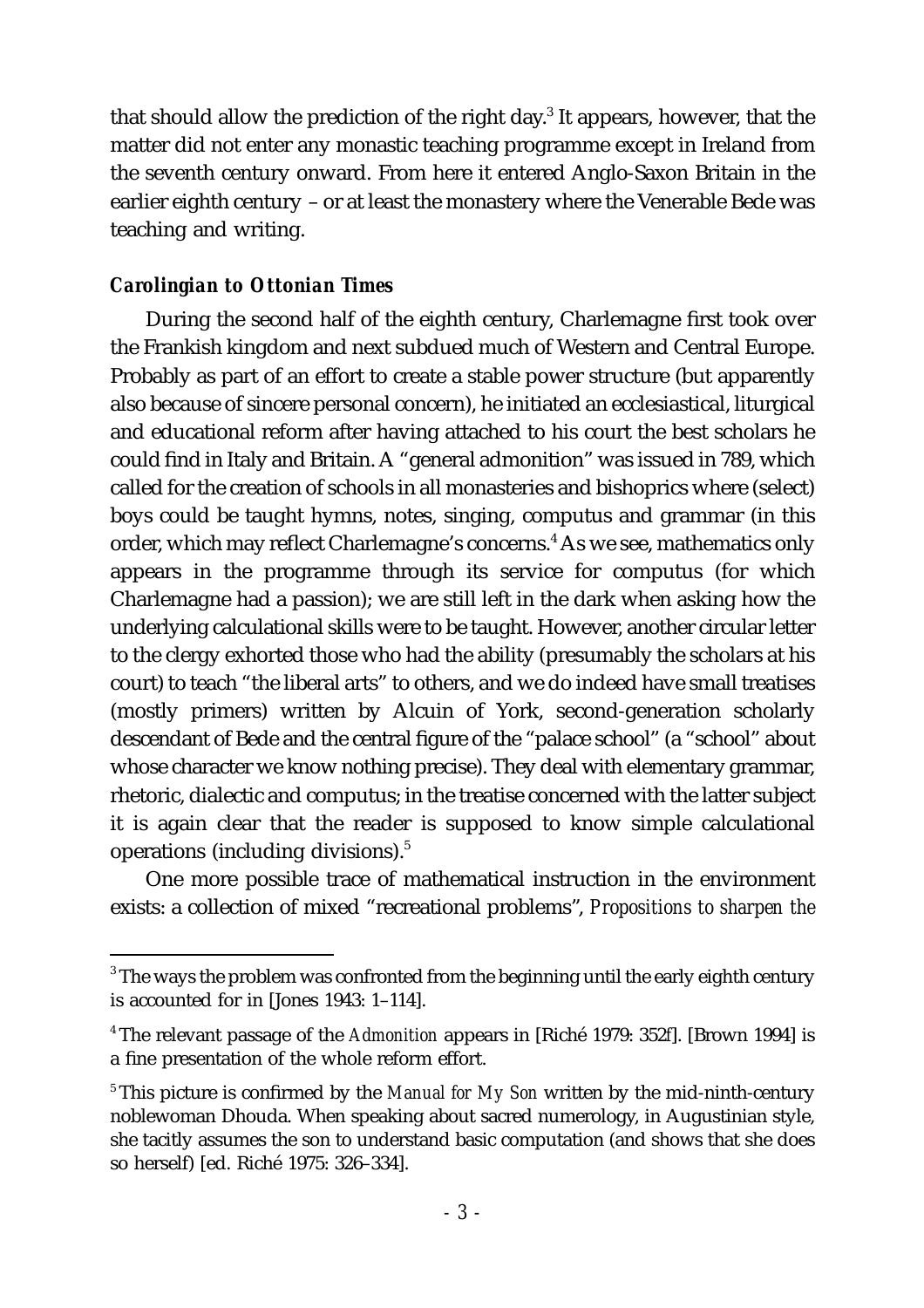*minds of youngsters* ascribed in some manuscripts to Alcuin.<sup>6</sup> Once again, their solution presupposes familiarity with elementary calculation. Some of the problems refer to the monastic environment, many others to the world of trade. The collection may well have been put together by Alcuin or a contemporary, but most of the problems are likely to have circulated since late Antiquity and thus to reflect the teaching of basic arithmetic of young monks and merchant youth.

In the long run, the obligation of bishops to take care of teaching developed into the cathedral school system – but at first the breakdown of Charlemagne's realm after his death did not allow schools to flourish. In some monasteries, however, the attempt to fill out the full gamut of liberal arts gave rise to a hunt for manuscripts. Already in Charlemagne's time, Martianus Capella's *Marriage of Philology and Mercury* turned up [Stahl 1971: 61–64]) – a late ancient encyclopedic presentation of the liberal arts (not teaching much mathematical substance, yet more than other encyclopedic works that started to circulate at the same time). In the early ninth century Boethius's *Arithmetica* and *De musica* (free translations from c. 500 of Greek originals written by Nicomachos around 100) were rediscovered, and the surviving agrimensor writings (Latin treatises on practical surveying) were collected and combined with surviving fragments of a translation of Euclid's *Elements* (or, plausibly, of a digest omitting most proofs) and reclassified as quadrivial geometry (to which surveying geometry had never been reckoned since the ancient invention of the "liberal arts") [Ullman 1964].

Until the early twelfth century, Boethius' *Arithmetic* and the agrimensorial tradition (with the same fragments of Euclid) were the fundament of all teaching of arithmetic and geometry (to the extension such teaching existed). The former offered a philosophical discussion of number; the concepts of odd and even; prime and composite number; figurate numbers and their properties; an extensive  $classification of ratios;<sup>7</sup> and various means (arithmetical, geometric, harmonic,$ and seven more) (no practical computation). The "sub-Euclidean" geometry derived from the agrimensors and from the Euclidean fragments contained

<sup>6</sup> Edition and German translation in [Folkerts & Gericke 1993].

<sup>7</sup> A ratio was not understood as the number resulting from a division but as a *relation* between two numbers; it might be *multiplex* (of type *m* : *1*), *superparticular* (of type *m*+1 : *n*), *multiplex superparticular* (*mn*+1 : *n*), superpartient (*n*+*p* : *n*), *multiplex superpartient* (of type *mn*+*p* : *n*); or inverses of any of these. Depending on the numbers involved, ratios had specific names  $-5:2$  (and  $10:4$ , etc.), for instance, were "duplex sesquialter".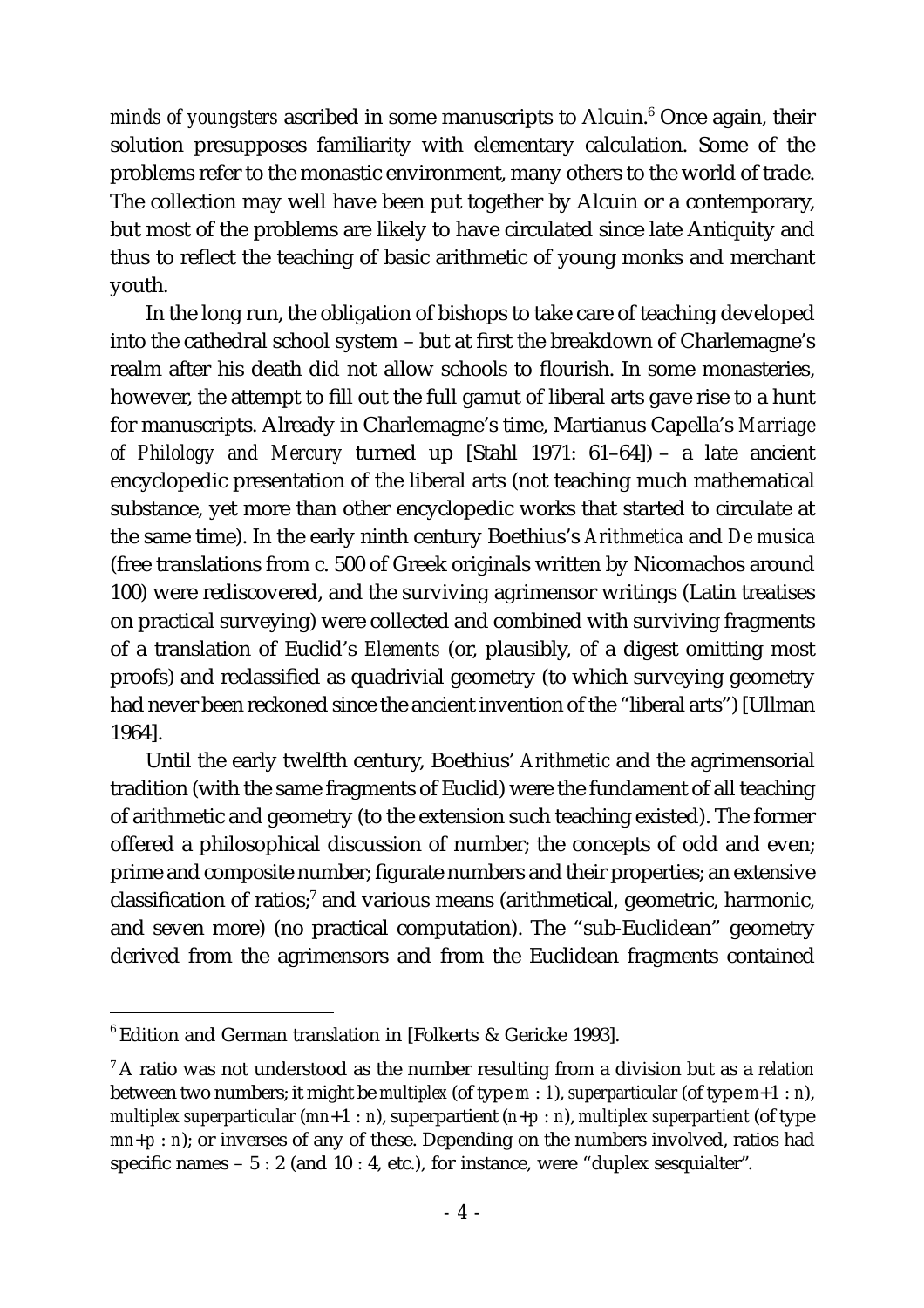Euclidean definitions, postulates, the proposition statements from books I–III, and the proofs for the first three propositions – and from the agrimensor side mainly rules for area calculation (not always correct). Its most mature expression is the eleventh-century so-called *"Boethius" Geometry II* [ed. Folkerts 1970].

When this compilation was made, however, the tradition had already developed, primarily in the cathedral schools of Lotharingia.<sup>8</sup> Most important was the introduction of a new type of abacus (plausibly a transformation of a type that was already around), using counters marked by Hindu-Arabic numerals. It may have been designed by Gerbert of Aurillac after his stay in Catalonia (*not* in Muslim Iberia) in the late 960s and was at least taught by him while he was the head of the cathedral school in Rheims (972–982, 984–996).<sup>9</sup> It seems not to have spread outside the monastic and school environment, and it is likely to have served more in teaching than for practical calculation. The topic was pigeonholed under geometry, not arithmetic – perhaps because of its use of a plane surface, perhaps because it would serve the area calculations of sub-Euclidean geometry, perhaps because ancient geometry was known from Martianus Capella to have made its drawings on a sand board similarly designated *abacus*. In any case, a categorization under quadrivial arithmetic would have been no more adequate.

Linked to this abacus by using at times its board but also to the teaching of arithmetic was a newly invented game board *rithmomachia*. <sup>10</sup> The players had to know the Boethian theory of ratios as well as the whole gamut of figurate

<sup>8</sup> See [Bergmann 1985] (to be used with some care).

<sup>&</sup>lt;sup>9</sup> Since the slave trade route to Muslim Spain passed through Lotharingia, Gerbert's stay in Catalonia was not the only numerate cultural contact at hand. [Thompson 1929] lists a number of further contact on the courtly and literate levels. Since the names given to the nine figures seem to be of mixed Magyar-Arabic-Latin-German origin [Köppen 1892: 45], the slave traders could be the most likely inspiration.

 $10$  Arno Borst claims in his fundamental study [1986] that the game can be traced back to c. 1030 and no further. However, Walther von Speyer's *Libellus scolasticus* [ed., trans. Vossen 1962: 41, 52*f*] clearly speaks of a very similar game played around 970 (without indicating the name, which may indeed be later) on the abacus board and using its counters. Borst dismisses this testimony, asserting that Walther does not understand what he is speaking about, and Vossen because he does not know that the abacus board belonged with geometry.

The didactical use of the game was discussed by Gillian R. Evans [1976]. A recent discussion of the game and its survival is [Moyer 2001]. A short presentation of the way the game was played is in [Beaujouan 1972: 644–650].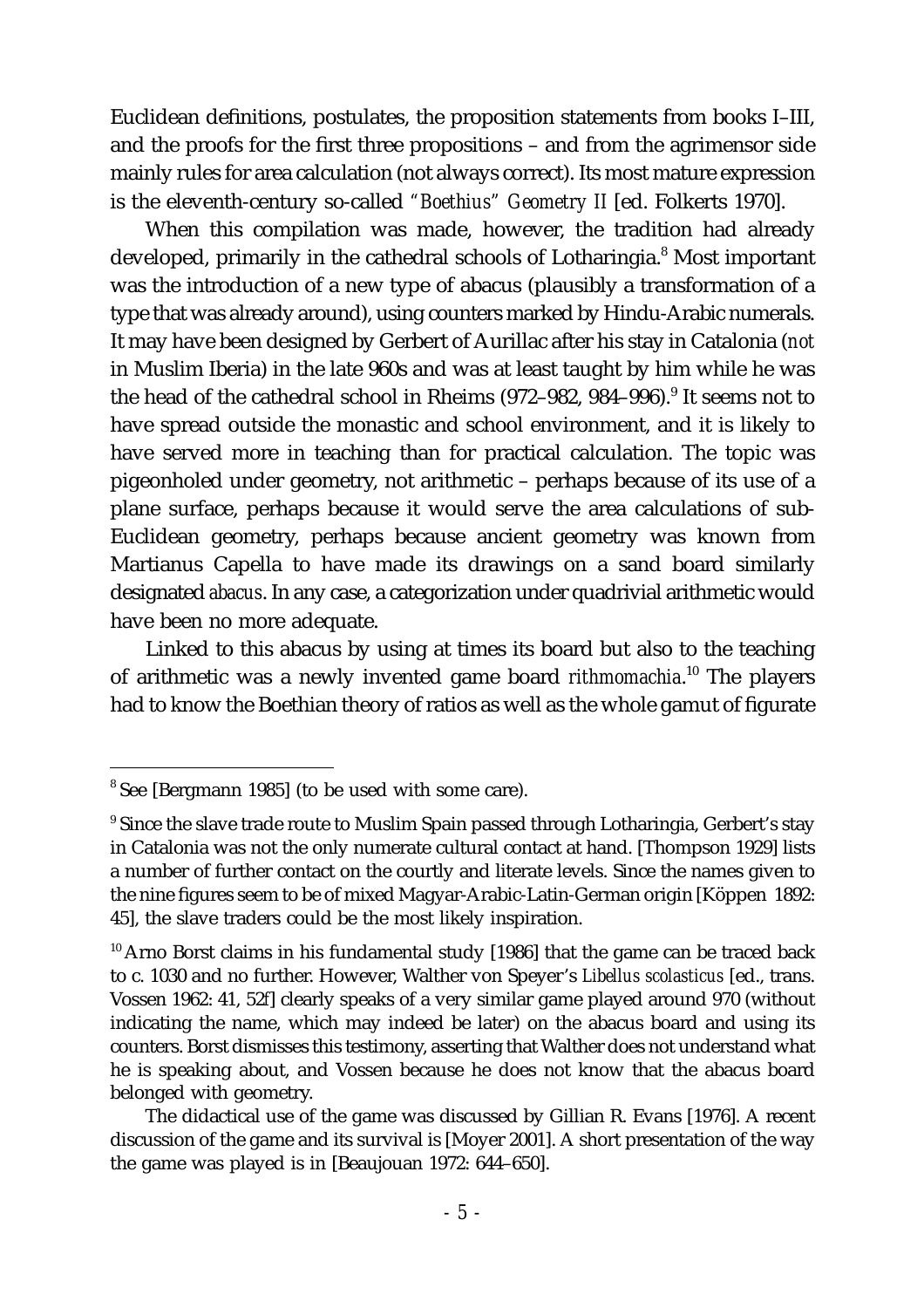numbers, and there is little doubt that the game contributed to keeping alive the interest in Boethian arithmetic until the sixteenth century (and vice versa).

Computus was still taught, but astronomy was now more than computus. This *may* have depended on the incipient interest in astrology – the first compilations using Arabic material are from the late tenth century [Van de Vyver 1936; Burnett 1987: 141*f*]. However, Gerbert's teaching of the topic as described by his former student Richer [ed. Bubnov 1899: 379*f*] points to Martianus Capella and shows no hint of astrological preoccupations – it deals with the horizon, tropics, ecliptic and other circles of the heavenly sphere. On the other hand, the first treatises on the astrolabe turn up around the same time; one has been ascribed to Gerbert. This instrument came from an area where astrology was a central motivation for work on astronomy; whether its complicated use was taught in any organized way at the moment is dubious.

Even music had changed. In Charlemagne's time, as we saw, it was no mathematical topic at all; with the discovery of Boethius's *De musica*, it once more became a mathematical discipline (albeit hesitatingly), and singing was reclassified as *cantus*. But even theoretical music split in the early eleventh century. Guido di Arezzo, known as the inventor of (the earliest form of) the modern musical notation, used musical theory in the teaching of singing and developed it for that purpose (*musica practica*, in a later term) [Wason 2002]; predecessors in the tenth century had started this process. Gerbert, teaching in Rheims, taught *musica theorica*, Boethian theory, which was to remain the music of quadrivial teaching throughout the Middle Ages (whereas a number of outstanding university scholars, some – like Jean de Murs – known as mathematicians, developed theory far beyond Boethius in the thirteenth and fourteenth centuries).

When Richer speaks of Gerbert's geometry teaching, he only mentions the abacus. Letters written to Gerbert by a former student and correspondences between ex-students (or students' students) who themselves had become school heads show that any further teaching of agrimensorial geometry, if existing, had been in vain.<sup>11</sup> As Paul Tannery [1922: 79] says about these correspondences, they belong not to the history of science but to that of ignorance. One correspondent does not understand why the determination of a triangular area from triangular numbers does not coincide with that following from base and height and asks Gerbert (now Pope Sylvester II) for an explanation; two others

<sup>&</sup>lt;sup>11</sup> The existence of a *Geometria Gerberti* decides nothing, since it may well be a compilation from the later eleventh century.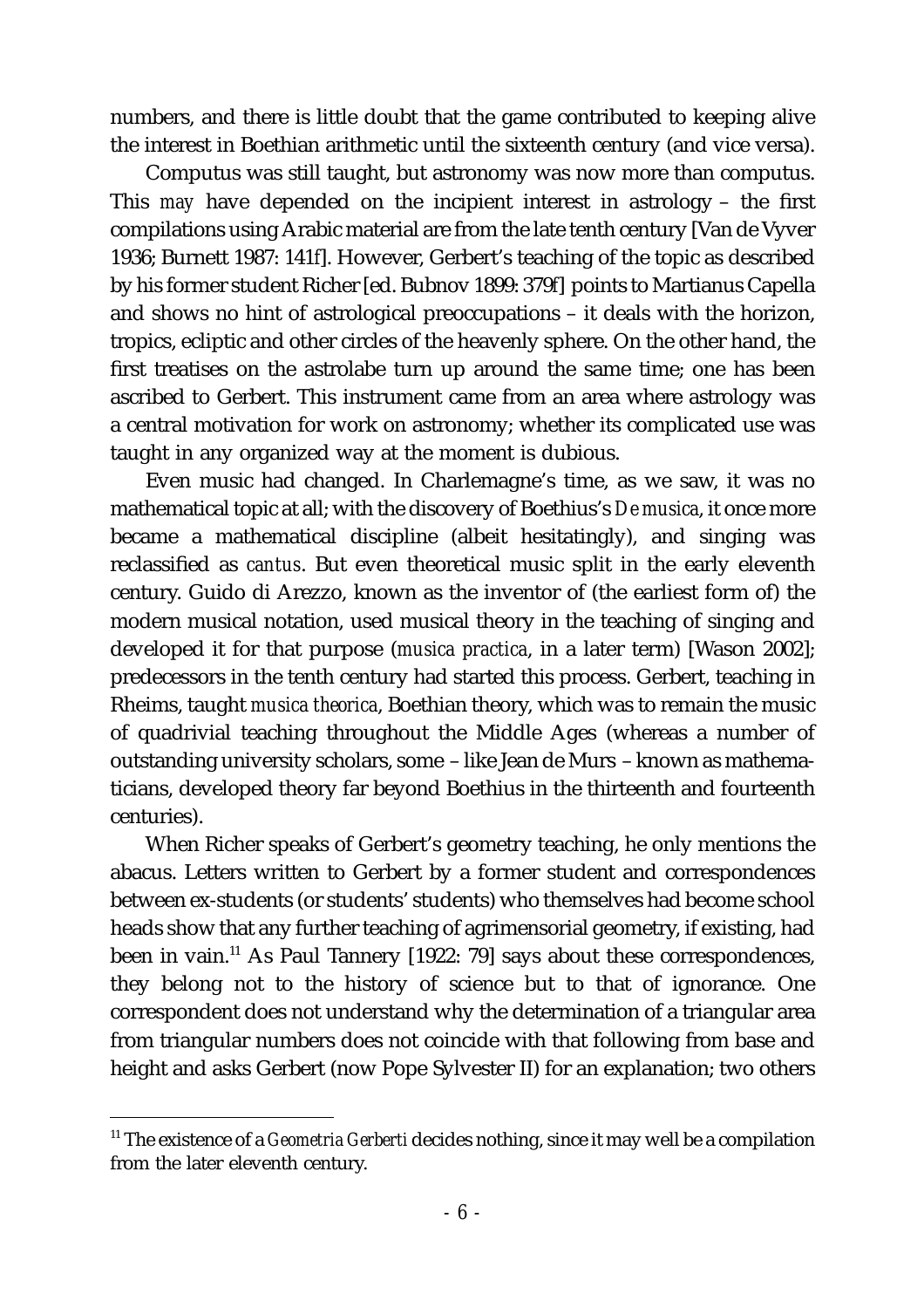discuss the meaning of the notion of "exterior angles" of a triangle (which they have found in Boethius) without coming to the correct result; one of the latter also supposes that the Archimedean formula for the circular area<sup>12</sup> had been found by cutting and reassembling a parchment circle. Other writings of theirs show them to have been both well educated and intelligent; their failure thus reveals the absence of any adequate teaching (and the unavailability of relevant manuscripts); simultaneously, the letter exchanges testify to a vivid interest in the topic at least among schoolmasters and former school heads who had risen to the rank of bishops.

Gerbert's fame allows us to conclude that nobody else at the time reached his level. What he did *could* be done in his time; but we should not believe that others did as much at the moment. $^{13}$ 

#### *The "twelfth Century Renaissance"*

The translation of medical writings from the Arabic began in the later eleventh century, but the golden age of philosophical and scientific translation arrived with the twelfth. However, the same factors as caused this new beginning at first produced a culmination of the autochthonous Latin scholarly tradition. One factor was the growth of towns, of artisanal industry and of urban wealth; another (largely dependent on the first one) was the growth of schools, in absolute number as well as number of students at each. Already because of the latter increase, a single scholast could no longer take care of the whole school. In consequence, masters became free scholars, teaching with permission of the local see but living from the fees of the students. Most famous of these at the time – and one of the most famous philosophers of the Middle Ages, and not only because of his love affair with Héloïse – was Abelard, whose reputation contributed to make Paris and Ile de France the school region par excellence [Haskins 1927: 377–379].

However, Paris – one of the most important cities of Europe – had been a school city before Abelard had any influence, and the one where we get information about mathematics *education*. Wealthy burghers wanted their sons to be educated, and the only institutions where education was disbursed were those of the church. In particular, the Saint Victor monastery in Paris had an

 $12$  Known by him from one of Boethius's treatises on Aristotelian logic, even though it is amply used by the agrimensors.

<sup>&</sup>lt;sup>13</sup> Uta Lindgren [1976: 48–59] discusses some of them in detail and comes substantially to the same result.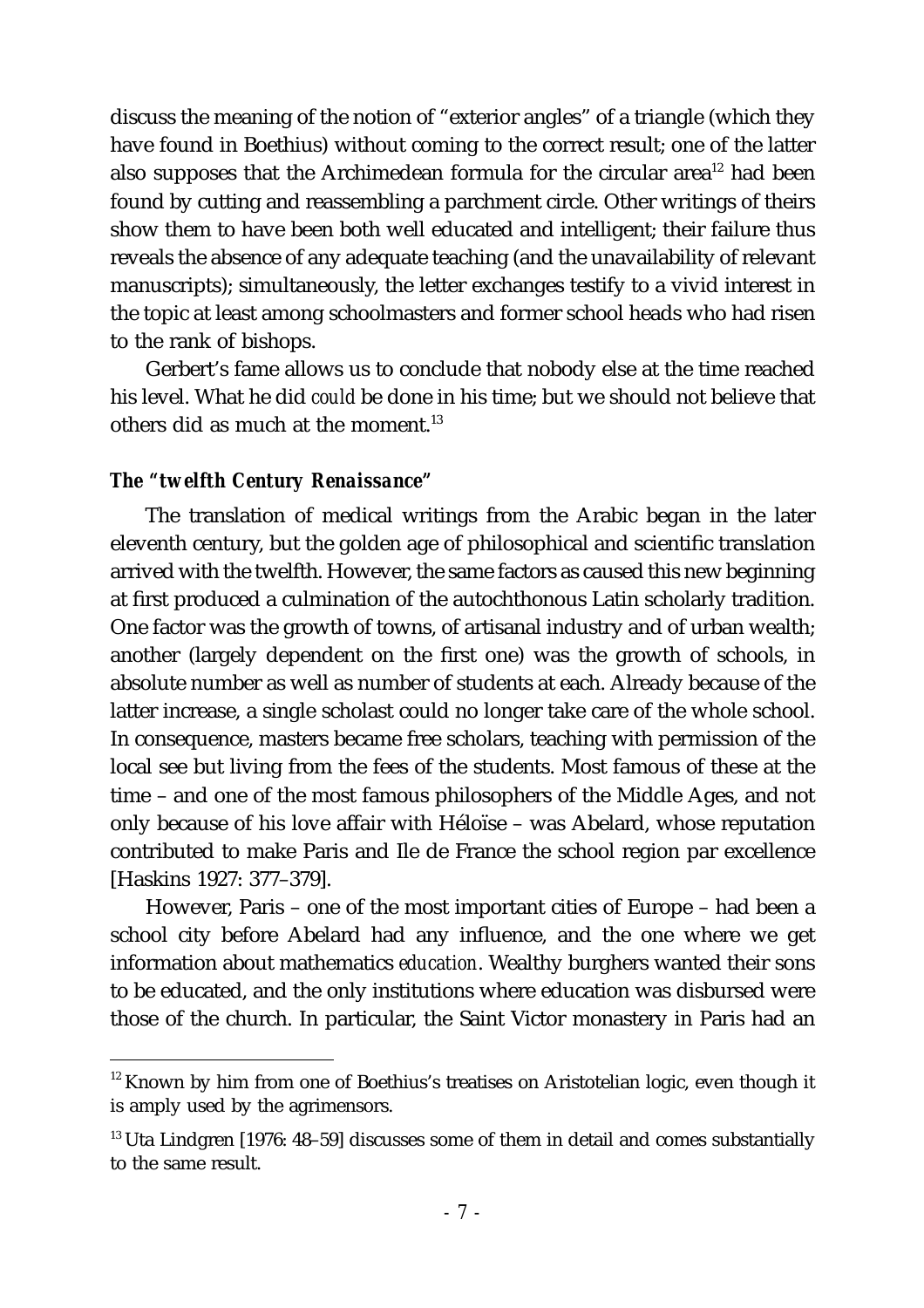external school, whose head Hugue wrote a study guide to the arts (liberal as well as mechanical) and to sacred scriptures, the *Didascalicon*. He also produced a *Practica geometriae* [ed. Baron 1956], which we must presume was connected to his teaching. Since the former work was famous enough to be plagiarized around 1500 and the second influenced the terminology of all Latin practical geometry already a few decades after it was written (probably, like the *Didascalicon*, in the 1120s), we must presume the work to have been at the forefront of what was possible at the time in the most advanced region of Western Europe, and not typical – but at least it was sufficiently close to the level of other scholars to be understood. The success shows that subsequent generations soon reached Hugue's level – presumably also in teaching.

When presenting sacred history in the study guide [trans. Taylor 1961 : 135–137], Hugue asks (as his students would perhaps do) whether knowledge of this topic is really necessary. He argues that seeming trifles are useful, and gives as an example his own boyhood experience: not at all dealing with sacred history, but with experiments on numbers, on area measurement, on the sound of strings, and his observations of the stars – that is, the full quadrivium, which he must somehow have been taught as a boy, if we are to believe his words.

The presentation of the quadrivium in the *Didascalicon* is *metatheoretical*, in part arithmological (presenting the meaning of numbers in a perspective derived from ancient Platonizing writers, including Augustine), in part metamathematical (presenting the distinction between continuous and discrete quantity, the view of mathematical objects as abstractions), in part concerned with the division into subdisciplines – and in part simply etymological, explaining the names of the four disciplines. As befits a study guide, it does not enter into the mathematical subject matter, but here the geometry treatise shows what Hugue might teach.

The title presupposes a distinction between theoretical and practical geometry; however, what is said about geometry in the *Didascalicon* corresponds exactly to the practical branch, which we may thus assume to be what was taught (at what age and to whom remains an open question). The subject matter is to a large extent derived from the best of the sub-Euclidean writings, but everything is thought through – Hugue thus begins with explanations of concepts which are *not* repetitions of the familiar Euclidean fragments. Hugue's own contributions are also conspicuous, in particular concerning the section on "cosmimetry", measurement of the (spherical) world.<sup>14</sup>

 $14$  An analysis of this part of the treatise and its inspiration from ancient philosophical sources is in [Tannery 1922: 208–210]. Tannery rejects Hugue's authorship as probably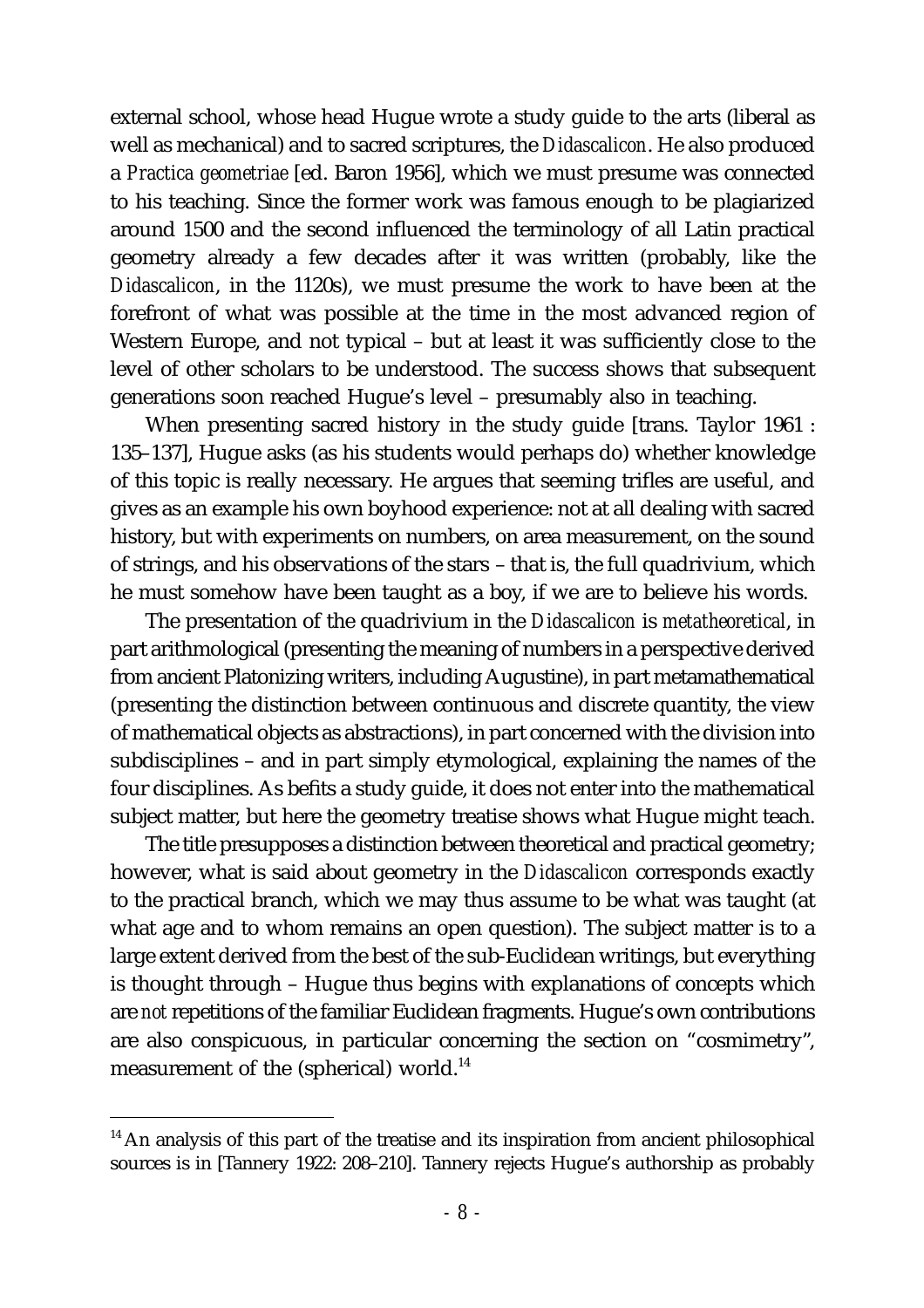Abelard and Hugue may stand for the culmination of autochthonous Latin knowledge, but the thirst for more among the brighter scholars of the epoch is already symbolized by the name Héloïse gave to the son she had with Abelard some time around 1120: Astralabius.<sup>15</sup> The astrolabe, though already known in the eleventh century and prescribed by Hugue for the measurement of angles, was first of all the central tool for that "medico-astrological naturalism" which was a main motive for the translations from the Arabic and the Greek – the other motive being the desire to get hold of those famous works which were known by name and fame from Martianus Capella and other Latin authors but not in body.

From the perspective of mathematics education, the first important acquisitions were Euclid's *Elements* and the Hindu-Arabic numerals. The first translation of the *Elements* (from the Arabic, known as "Adelard I") was presumably made by Adelard of Bath (probably assisted by somebody who knew Arabic better). Adelard's general orientation was toward naturalism, astrology and magic, and his own mathematical upbringing as reflected in his juvenile *De eodem et diverso* and *Regule abaci* had not gone beyond the traditional quadrivium; he may have worked on the *Elements* because this work was known by Arabic astronomers to be the fundament for the mathematics of the *Almagest* (two other twelfth-century translators of the *Elements* also translated the latter work). In the wake of Adelard I, a family of derived versions emerged (collectively known as "Version II", ed. [Busard & Folkerts 1992]), seemingly produced by an informal network of Adelard's former students [Burnett 1996: 229–234].

Version II is clearly marked by didactical concerns. Instead of giving full proofs, it often just gives hints of how a proof should be made; at this point it is clear that the matter presented in the work had become the primary aim, while further utility for astronomy (and, still further, for astrology) had retreated into the background.

Hindu-Arabic numerals, however, were introduced and studied (at first outside every formal framework) as a tool for astronomical calculation and for understanding astronomical tables; initially, some writers experimented with alternatives, such as use of the Roman numerals I through IX within a place value system, or of Latin letters as numerals (as known also from the Greek) [Burnett

a thirteenth-century reconstruction (pp. 319–321), but better editions of the texts on which his arguments are based turns the conclusion upside-down – cf. also [Baron 1955].

<sup>15</sup> Abelard, *Historia calamitatum*, ed. [Muckle 1950].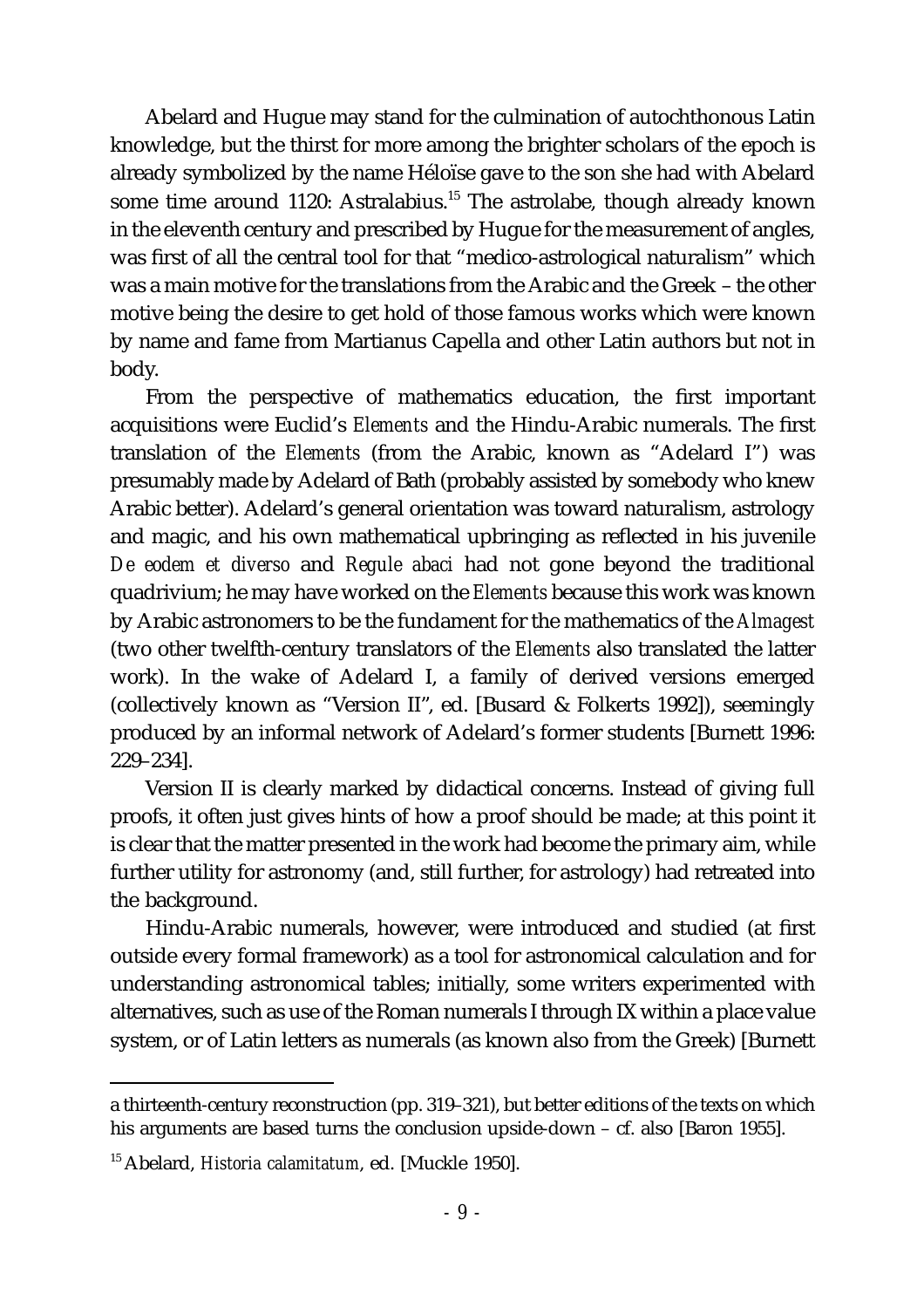2010, articles III and X]. However, well before the end of the twelfth century, the Hindu-Arabic numerals had forced out these possibilities.

We know nothing about the way these innovations made their way into the schools during the twelfth century; the situation is no different if we think of the *Almagest*. But somehow they must have reached a fair number of students. Indeed, toward the end of the century the conservative theologian (and head of the school of the St Geneviève monastery in Paris) Étienne de Tournais (translated from [Grabmann 1941: 61]) complained that many Christians (and even monks and canons) endangered their salvation by studying

poetical figments, [Aristotle's] philosophical opinions, the [grammatical] rules of Priscian, the Laws of Justinian [Roman Law], the doctrine of Galen, the speeches of the rhetors, the [logical ambiguities of Aristotle, the theorems of Euclid, and the conjectures of Ptolemy. Indeed, the so-called liberal arts are valuable for sharpening the genius and for understanding the Scriptures; but together with the Philosopher [i.e., Aristotle] they are to be saluted only from the doorstep.

As we see, the "new learning" of the twelfth century, encompassed a new level of literary, grammatical and rhetorical studies; Roman Law; Galenic rational medicine; Aristotelian (natural) philosophy and advanced logic; and finally the planetary hypotheses of Ptolemy, and the *Elements*. Hindu-Arabic numerals go unmentioned – they were probably seen only as a tedious tool by those who used them, hardly something that could call forth undue enthusiasm. Unmentioned are also other mathematical topics to which the translations had given access (geometrical optics, spherics and algebra), as well as such that were mere continuations of the previous age – neither computus nor the abacus had been raised to a new level as had the study of Latin poetry, nor had they been linked to "the Philosopher". However, the *Elements* are there, and Étienne may even have meant them as *pars pro toto*, as a stand-in for mathematical studies in unspecific general.

## *The era of universities*

Étienne's complaint is located at a watershed. As he was writing, the number of teachers and students had reached the level in some towns where the mutual protection provided by a guild could serve. Since neither teachers nor students were normally citizens of the town where they stayed, the need for juridical protection was obvious. Such guilds – in Latin *universitates* – are first attested around 1200 in Paris, Oxford and Bologna (in the latter town, the guild was for students only, the masters of Roman Law being ordinary citizens of the town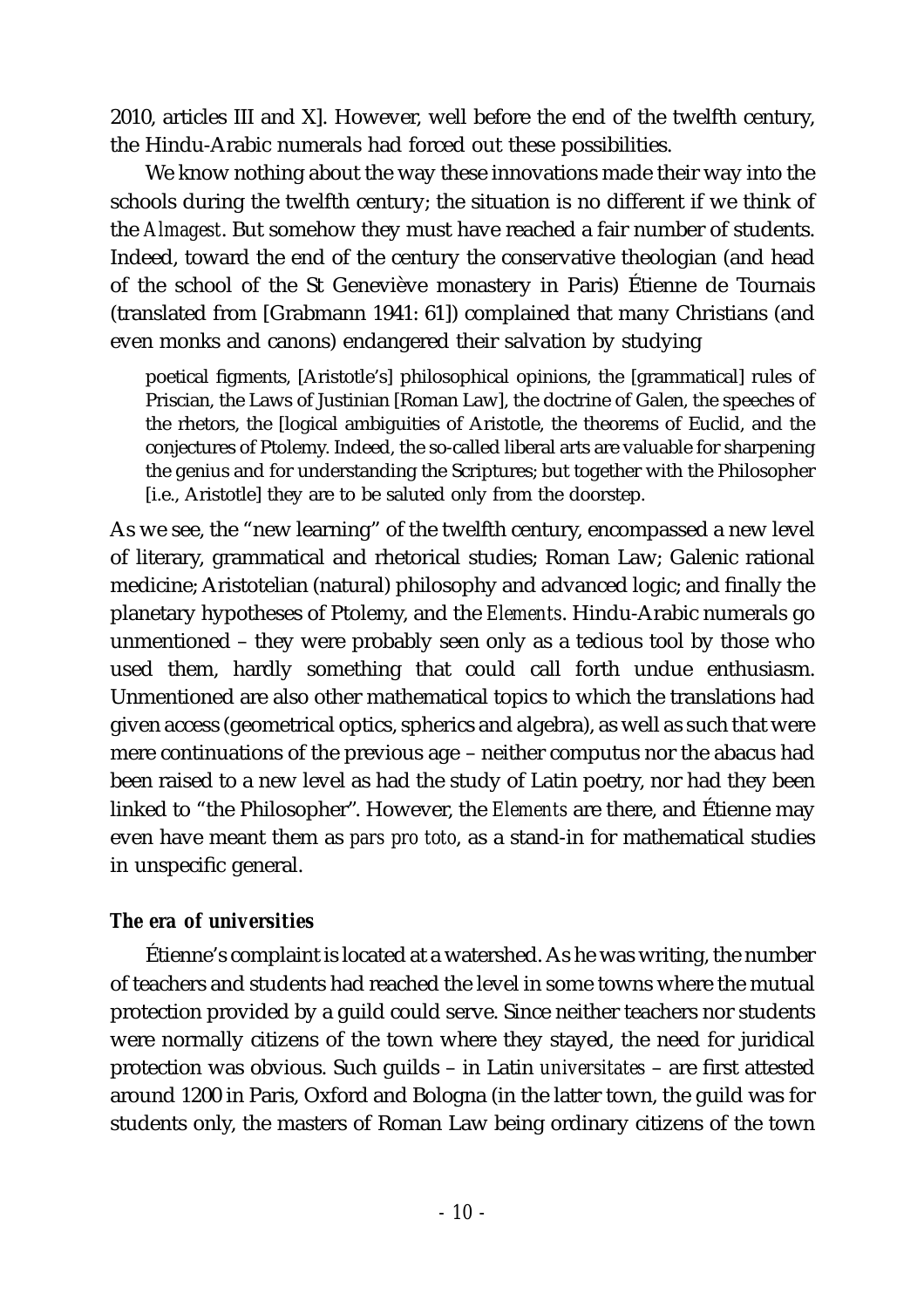and possessing their own organizations).<sup>16</sup>

One of the weapons possessed by such a guild was emigration – students often brought money with them from home, and if they left a town, its commercial life might suffer severely. Even when an agreement was reached, some masters might stay together with their students. In this way, an emigration from Oxford produced that of Cambridge in 1209, while that of Padua resulted from an emigration from Bologna in 1222.

The northern universities grew out of the cathedral school system, and thus had as their original core the liberal arts as these had been shaped from the Carolingian age onward; they can thus be expected to be relevant for discussions of mathematics teaching. Those of Bologna and Padua were initially schools of law, later also of medicine; in this context, mathematics was an auxiliary discipline for astronomy, itself an auxiliary discipline for astrology, which served in medicine.

Since Paris eventually came to serve as a general model, we may look at what we know about its mathematics. At least when the structure crystallized during the earlier decades of the thirteenth century, the university was divided into *faculties*. A student (always a boy) first entered the Arts Faculty around the age of 14 or so, studying there for at least 6 years (unless part of the corresponding studies had been achieved elsewhere, as was gradually becoming possible); during the final two years, when he had acquired the degree of a *baccalaureus*, he was allowed to make his own "cursory" lectures under supervision. The name of the faculty refers to the hypothesis that it taught the liberal arts (whereas the later alias "faculty of philosophy" refers to the sway which Aristotelian philosophy possessed from the mid-thirteenth century onward). Most students left after having finished the arts study, if not on the way (even less than the full curriculum might serve to obtain a post in the Church or in secular administration); some of those who graduated and got the *licentia docendi* stayed as masters at the faculty while normally pursuing studies at the "lucrative faculties" – the faculties of Medicine and Canon Law. Having graduated from one of these, they had the possibility to teach there, perhaps pursuing studies at the Theological Faculty. Mathematics was taught at the Arts Faculty.

<sup>&</sup>lt;sup>16</sup> The medical schools of Salerno and Montpellier were older but only came to be characterized as "universities" at a moment when this term had acquired new meanings.

The whole process by which the universities emerged is much too complex to be treated justly in the present context. A recent fairly detailed description is [Pedersen 1998: 138–188].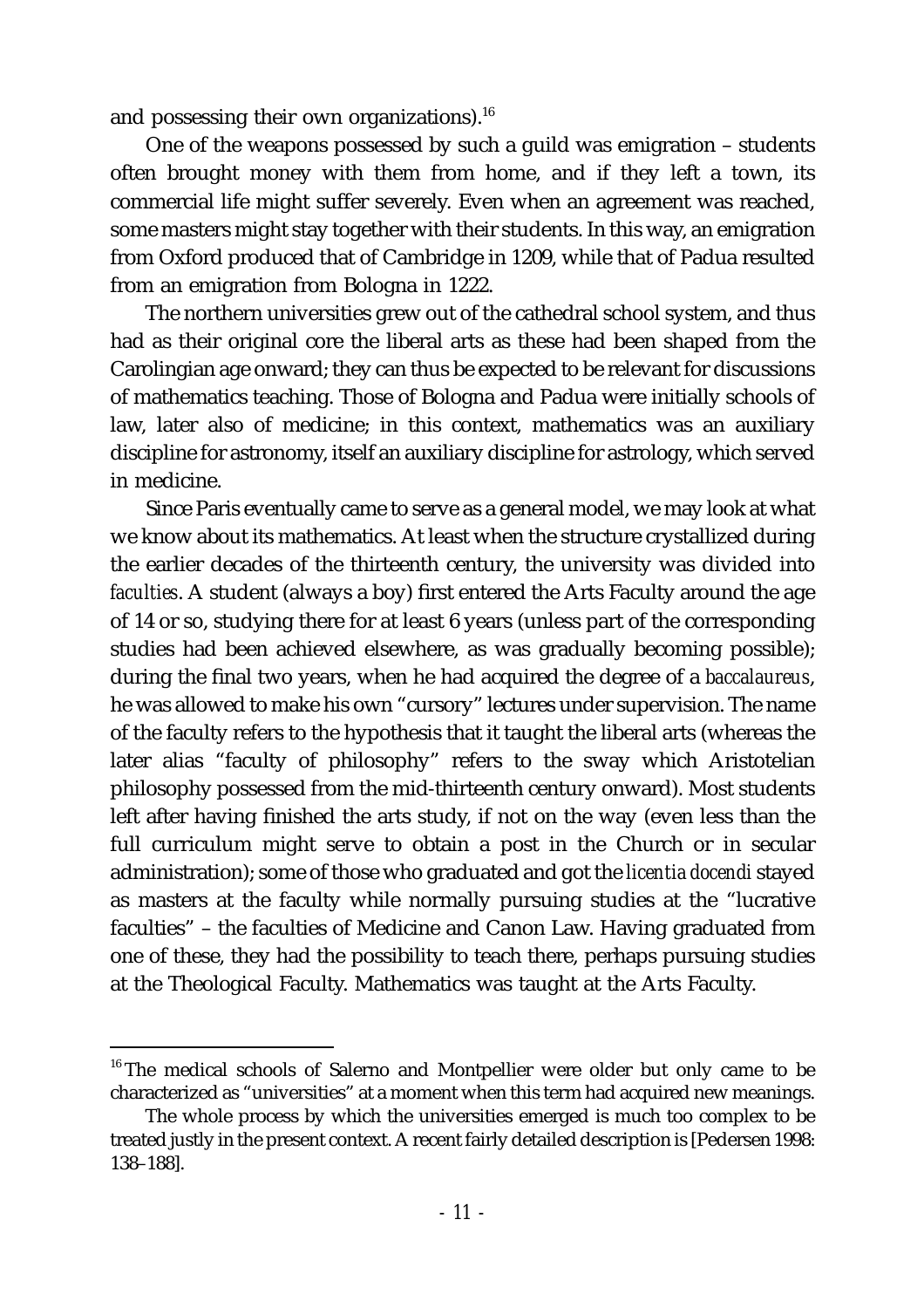The first approach to the definition of a curriculum is found in a Papal decree (issued on the Pope's behalf by Robert de Courçon, a local theologian) from 1215.<sup>17</sup> It rules in a few lines what should be taught in Aristotelian logic and grammar, and what must not be presented in cursory lectures. All that is said about mathematics is that the masters

shall not lecture on feast days except on philosophers and rhetoric and the quadrivium and *Barbarismus* [a section of Priscian's grammar dealing with stylistic and rhetorical topics] and ethics, if it please them, and the fourth book of the *Topics*.

That mathematics was not compulsory seems to be confirmed in a decree from 1252 [trans. Thorndike 1944: 53–56]: an arts student presenting himself for the disputation leading to the bachelor's degree should at least be in his twentieth year, he shall have followed lectures on advanced grammatical and logical subjects (including Aristotle's *Prior* and *Posterior Analytics* – not easy stuff) and on Aristotle's *On the Soul* – about things mathematical not a word. However, since all of this belongs on the advanced level, the student *may* have been supposed to have pursued quadrivial studies along with elementary grammar and logic. A new decree from 1255 [Thorndike 1944: 64–66], famous as the demarcation of the complete Aristotelization of the faculty, leads to the same conclusions.

However, other kinds of evidence are at hand. One is a satirical poem "The Battle of the Seven Arts" [ed., trans. Paetow 1914], describing the fight between Orléans, a representative of twelfth-century learning at its literary best, and the university of Paris, where "the arts students, they care for naught except to read the books of nature" (that is, Aristotle's natural philosophy), but which none the less starts by loading "the trivium and the quadrivium in a tub on a large cart" as its arms. Among the warriors are necromancy, coming from Toledo and Naples (where translations from the Arabic had been made), together with her accomplice "the daughter of Madam Astronomy" (that is, astrology). Further, we encounter among the Parisian warriors Arithmetic, who counts and calculates (and thus appears to have has nothing to do with the Boethian tradition), Geometry drawing a circle, and Madam music, presented in a way which suggests *musica practica* rather than Boethius. Astronomy herself also turns up repeatedly on the Parisian side.

This actual presence of astronomy and of what it presupposed is confirmed by some famous pedagogical treatises. One was written by Alexandre de Villedieu (c. 1175–1240), who directed a (presumably pre-university) school in

<sup>17</sup> Trans. [Thorndike 1944: 27–30].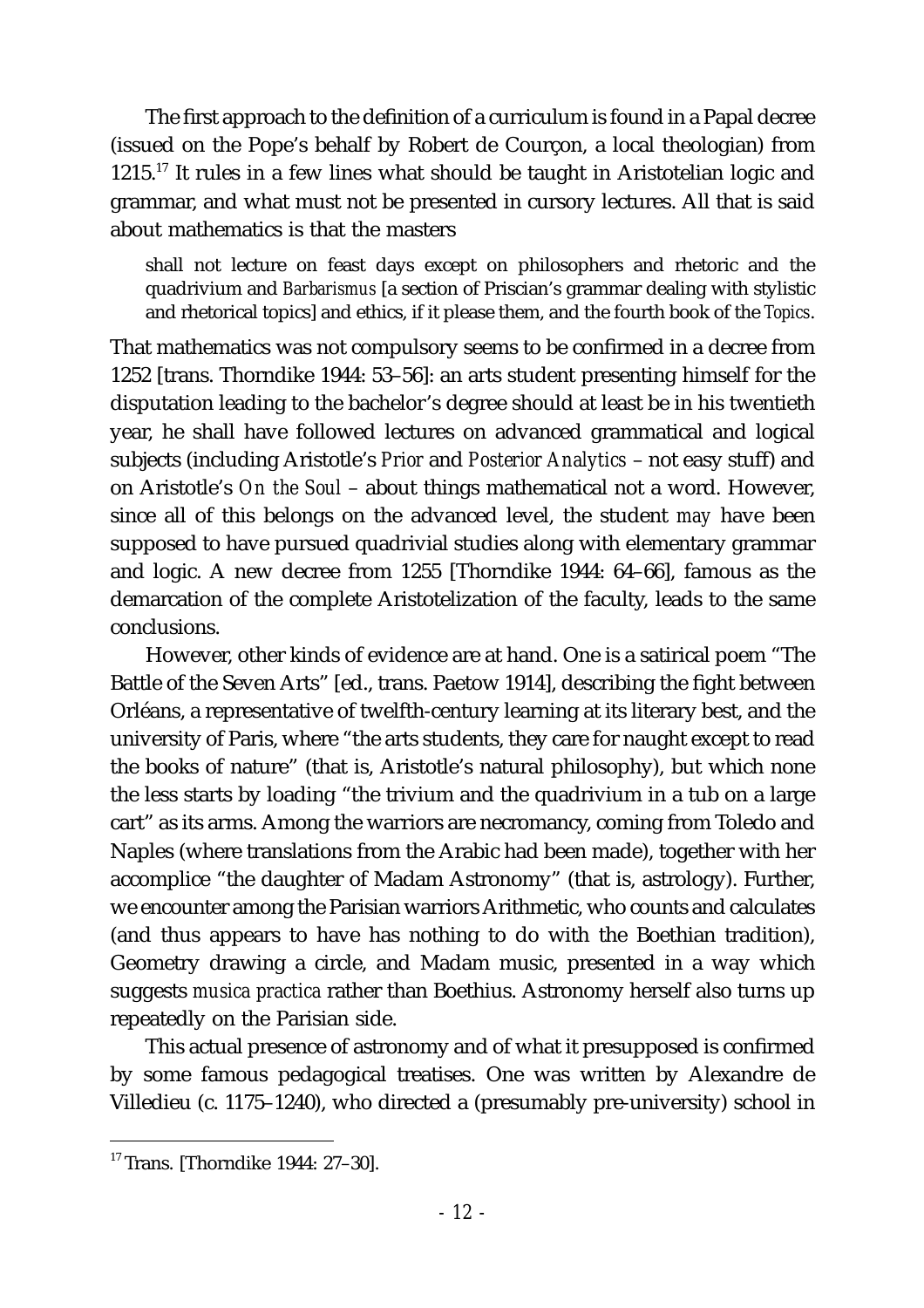Paris in 1209: the *Carmen de algorismo*, a versified introduction to the Hindu-Arabic numerals and their use. It became very popular, but was soon followed by Sacrobosco's *Algorismus vulgaris*, a prose work which may have been meant as an explanatory commentary to the *Carmen* but soon became the foundation on which most subsequent expositions of the Hindu-Arabic system built (Sacrobosco may have been taught on Oxford, but he was a Paris master from 1221 until his death in 1244 or 1256). Sacrobosco also wrote an introductory treatise *De sphaera*, whose use in certain universities lasted until the seventeenth century. There is thus no doubt that a fair number of students were interested in these two subjects, both supports for astronomy. Alexandre also wrote a versified introduction to computus, and Sacrobosco an advanced treatise on the same topic; in particular the former was widely used for a long time in universities.

As to the *Elements*, two apparently contradictory statements confirm that they were read at the university in the 1240s. One was made by the everpolemical Roger Bacon [ed. Brewer 1859], according to whom the *philosophantes* of his time – probably those whom he had met when in Paris in the 1240s – ran away after the fifth proposition of book I. The other is a collection of *quaestiones* [Grabmann 1934] – a specific university genre emulating the university disputation, raising a question, giving arguments in favour of one answer, formulating the counter-arguments, refuting these, etc. The collection was made in Paris in the 1240s and deals (so it says) with matters that can be discussed at examinations (thus reflecting the advanced level of the whole curriculum). Concerning mathematics, the contents of all fifteen books of the *Elements* is analyzed. Since nothing promises that students were supposed to know them in detail, we may perhaps conclude that a commentary possibly written by Albert the Great [Tummers 1980] reflects better what a teacher would go through – namely the first four books.

Jordanus de Nemore, competing with Fibonacci for the honour of being the best thirteenth-century Latin mathematician, probably taught in Paris somewhere between 1215 and 1240. According to its style and contents, an anonymous *Liber de triangulis Jordani* is a student *reportatio* of a lecture series held over one of Jordanus's works while it was still in process, and thus plausibly by Jordanus himself [Høyrup 1988: 343–351]; however, his teaching appears to have influenced the happy few only.

One of these few – and one who certainly learned from Jordanus, in person or from his writings, was Campanus of Novara. He wrote a *Theorica planetarum*, which (together with a namesake) served university teaching for a couple of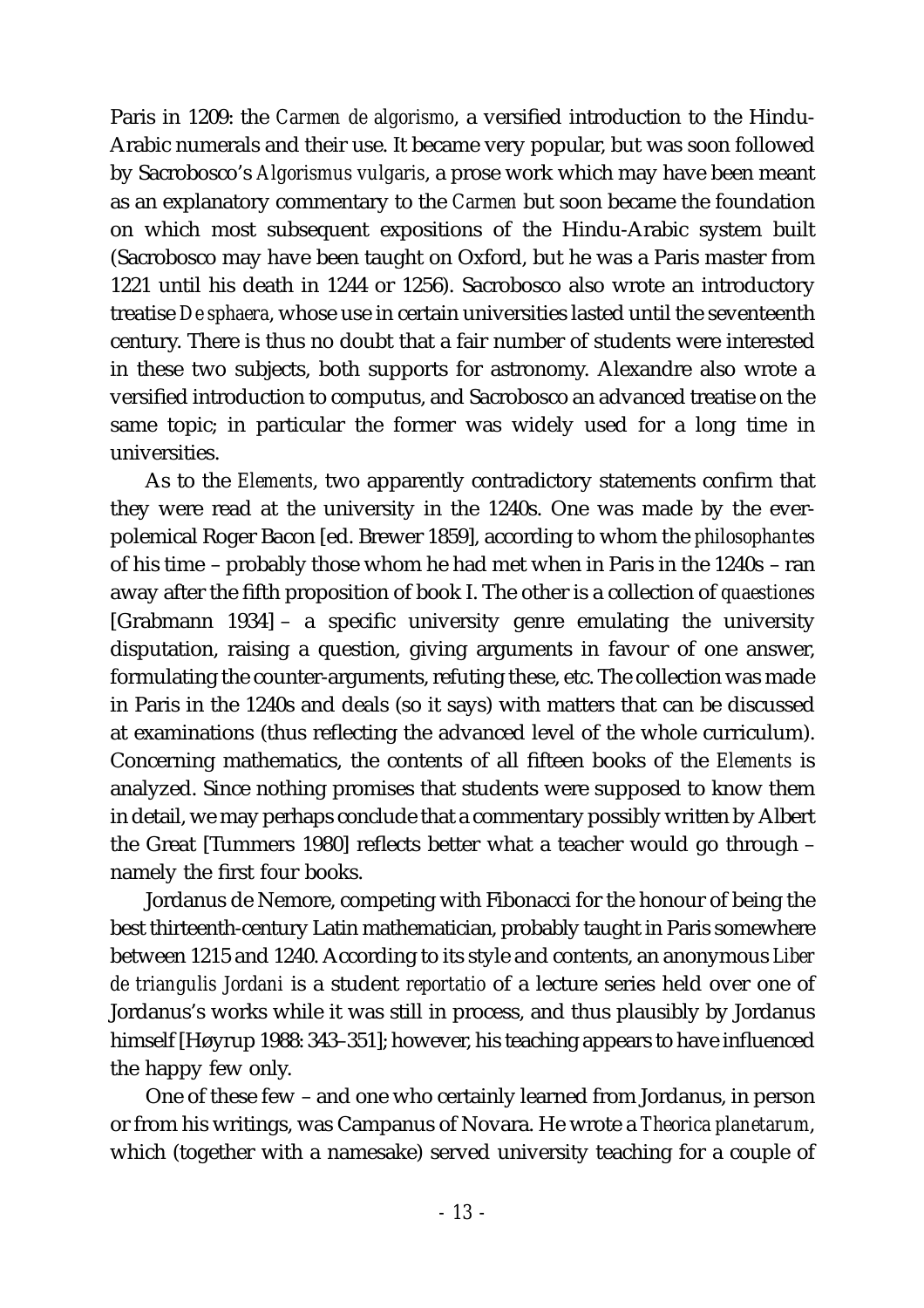centuries, and which was certainly much more accessible than the *Almagest* (even though the namesake, wrongly attributed to Gerard of Cremona, became the favourite scapegoat of the famous Vienna astronomers Peurbach and Regiomontanus in the fifteenth century). More influential, however, was his version of the *Elements*, <sup>18</sup> written around 1259, which replaced the preceding versions and was only itself replaced as the standard version by that of Clavius in the later sixteenth century. Like the Clavius version in later times, it owed its success to its accomodation to the pedagogical contexts in which it served. As the equally didactic Version II, Campanus thus points out the parallels between geometric and arithmetical propositions – but in agreement with the philosophical mood of the thirteenth-century university, Campanus discusses *why* apparently identical matters are treated twice.<sup>19</sup>

The situation of mathematics at the Paris Arts Faculty seems not to have changed much during the later thirteenth or the fourteenth century. Some scholars connected to the university were certainly interested in mathematics – some, like Nicole Oresme (c. 1320–1382) even made impressive contributions to the field. None the less, the statutes of 1366 [Denifle & Châtelain 1889: III, 143] only require that students admitted to the license should have "heard some mathematical works" along with a specified list of Aristotelian books on natural philosophy; it is not excluded, given the language of the time, that some of works thought of would actually have dealt with the astrological "daughter of Madam Astronomy". A document antedating 1350 explains that the minimal requirement was that bachelors had "heard" *De sphaera* and were following lectures on another work with intention to finish them [Denifle & Châtelain 1889: II, 678].

In any case, astrological chairs were established at the same time at the Paris Faculty of Medicine [Lemay 1976: 200–204], inaugurating a local alliance between medicine and astrology which was to last until the 1530s. Ideally, according to a fourteenth-century list [Lemay 1976: 210*f*], the fundament for astrology included algorism (Sacrobosco's, or a later work on the topic), *De sphaera*, computus, Boethius's *Arithmetica* and *De musica*, Euclid's geometry, Ptolemy's book on the astrolabe and *Almagest*, Theodosios's and Menelaos's treatises on spherical geometry, Jābir ibn Aflah's and al-Bitrujī's works on planetary astronomy, and finally a number of works on the principles of judicial astrology – all considered as "mathematics". How much of this was really taught to the medical students in Paris remains a guess.

<sup>&</sup>lt;sup>18</sup> Now available in critical edition [Busard 2005].

<sup>&</sup>lt;sup>19</sup> Cf. the discussion in [Murdoch 1968].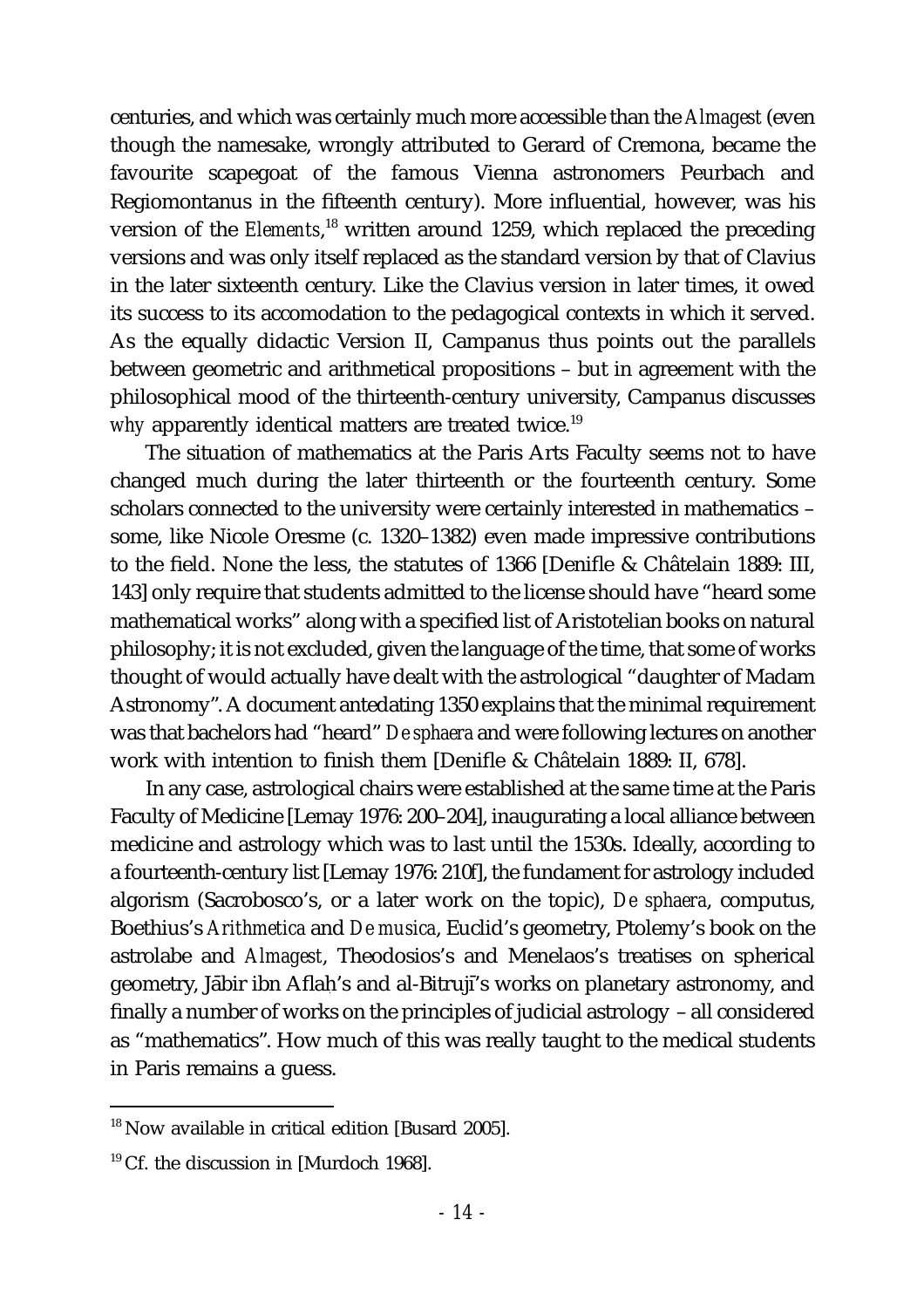Fourteenth-century Oxford is somewhat more explicit than the Arts Faculty of Paris. In the statutes from 1340 [Gibson 1931: 33], students passing the baccalaureate were requested to have heard six books of Euclid, Boethius's *Arithmetica*, computus with algorism, and *De sphaera*. It is even stated that geometry was to be heard for five whole weeks, Boethius for three whole weeks, and algorism, sphere and computus each during 8 days (not counting feasts). Since Oxford was the home of the mathematically innovative "Merton College group" (Thomas Bradwardine, Richard Swineshead, etc.), we may safely assume that lectures were held on more advanced topics (proportion theory and its new links to natural philosophy and theology) without being part of the compulsory curriculum – cf. also [Weisheipl 1964: 149]. In later statutes, Euclid may be replaced by Witelo's *Perspectiva*, book I of which is indeed an introduction to geometrical theory.

As we have seen, mathematics belonged with medicine in Bologna and other Italian universities (for Padua, cf. [Siraisi 1973: 67*f*, 77]); so did natural philosophy. From Bologna we have a list of the compulsory mathematical readings for the medical students [Rashdall 1936: I, 248, cf. Thorndike 1944: 281*f*] (undated, but almost certainly fourteenth century): an algorism for integers and fractions (namely the sexagesimal fractions used in astronomical calculation); the astronomical tables of Alfonso X (the "Alfonsine tables"), with rules for using them; the Campanus version of *Elements*I–III; treatises on the use of the astrolabe and the quadrant (another instrument for measuring angles); a *Theorica planetarum*; and book III (the theory of the sun) of the *Almagest*. Boethian quadrivial works are absent, in good agreement with the frequent employment of qualified abbacus masters (see below) as mathematics teachers.

On the whole, the northern universities that were established during the fourteenth and fifteenth centuries emulated Paris. However, Vienna at least was more explicit than Paris about mathematics in its regulations from 1389. Before the baccalaureate, the student should have followed lectures about "the sphere, algorism, the first book of Euclid, or other equivalent books" [Kink 1854: II, 180]; for the *licentia*, they should have followed "*Theorica planetarum*, five books of Euclid, [Pecham's] *Perspectiva communis*, some treatise about proportions, and one on the latitude of forms [the innovations of the fourteenth century, in which Bradwardine and Oresme had been involved], some book on music and some on arithmetic" [Kink 1854: II, 199]. A roughly contemporary document from the newly founded Heidelberg University (closer to the Paris model) requires a student who is examined for the *licentia* to have followed lectures on "several mathematical books in their entirety", and further *De sphaera*; another one fixes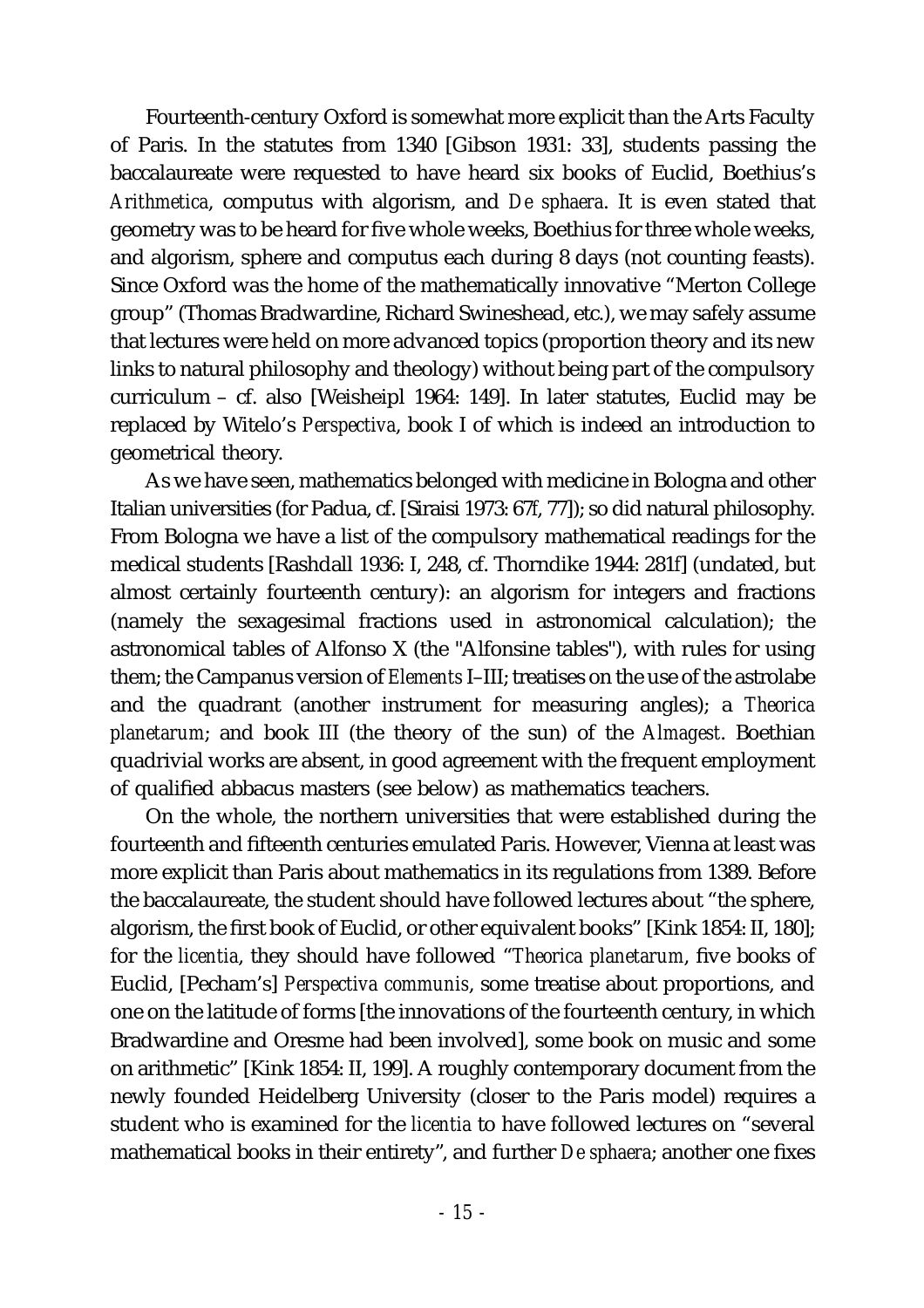the fees for lectures on a variety of books, including *De perspectiva*, *Elements* I–IV, *De sphaera*, algorism, computus and *Theorica planetarum*, which must thus have been lectured on regularly [Winkelmann 1886: 38, 42]. The list of books that were printed time and again in university towns between 1450 and 1500 [Klebs 1938] indicates the Vienna and Heidelberg documents reflect widespread interests in the late medieval university environment.

We should take note, on the other hand, that even in Vienna mathematics was considered more a pastime than a really serious matter by teaching authorities. In the statutes from 1389 we read [Kink 1854: 196] that since it is better that students "visit the schools than the taverns on feast days, fighting with the tongue rather than with the sword", after noon at such days the bachelors of the arts faculty "should dispute and read gratuitously and for the sake of God on computus and other *mathematicalia*".<sup>20</sup>

We may perhaps wonder why the medieval university, with all its success in the domains of logic and natural philosophy, and in spite of the activity of several noteworthy mathematicians, never brought it far in the domain of mathematics education. At least a partial answer can be derived from its favourite teaching methods. Lectures alone, of course, do not give much, neither in philosophy nor in mathematics (in particular not when students do not have the textbook allowing them to reflect on their own – and we are pre-Gutenberg). However, combined with intensive discussion, they are an ideal means for furthering philosophical perspicacity. As far as mathematics is concerned, lectures combined with discussion favour the development of *metamathematics* – that is, also philosophy. But in order to become creative in mathematics itself, and possibly to enjoy it, one has to *do* mathematics, not only to speak about it. Inside the curriculum of the learned schools and the universities, the areas where one could do mathematics were few. Computus was one such area – but its mathematics did not go beyond simple arithmetical computation. *Rithmomachia* was another one, and the game indeed remained popular until the sixteenth century. The third was computation with Hindu-Arabic numerals in the use of astronomical tables – perhaps not too inspiring either, but none the less a domain that was practised assiduously well into the Renaissance, whether for its own sake or (rather) because it was a *sine qua non* for simple astrological prediction.

 $20$  More information about mathematics teaching at medieval universities (despite various imprecisions) in the first chapter of [Schöner 1994].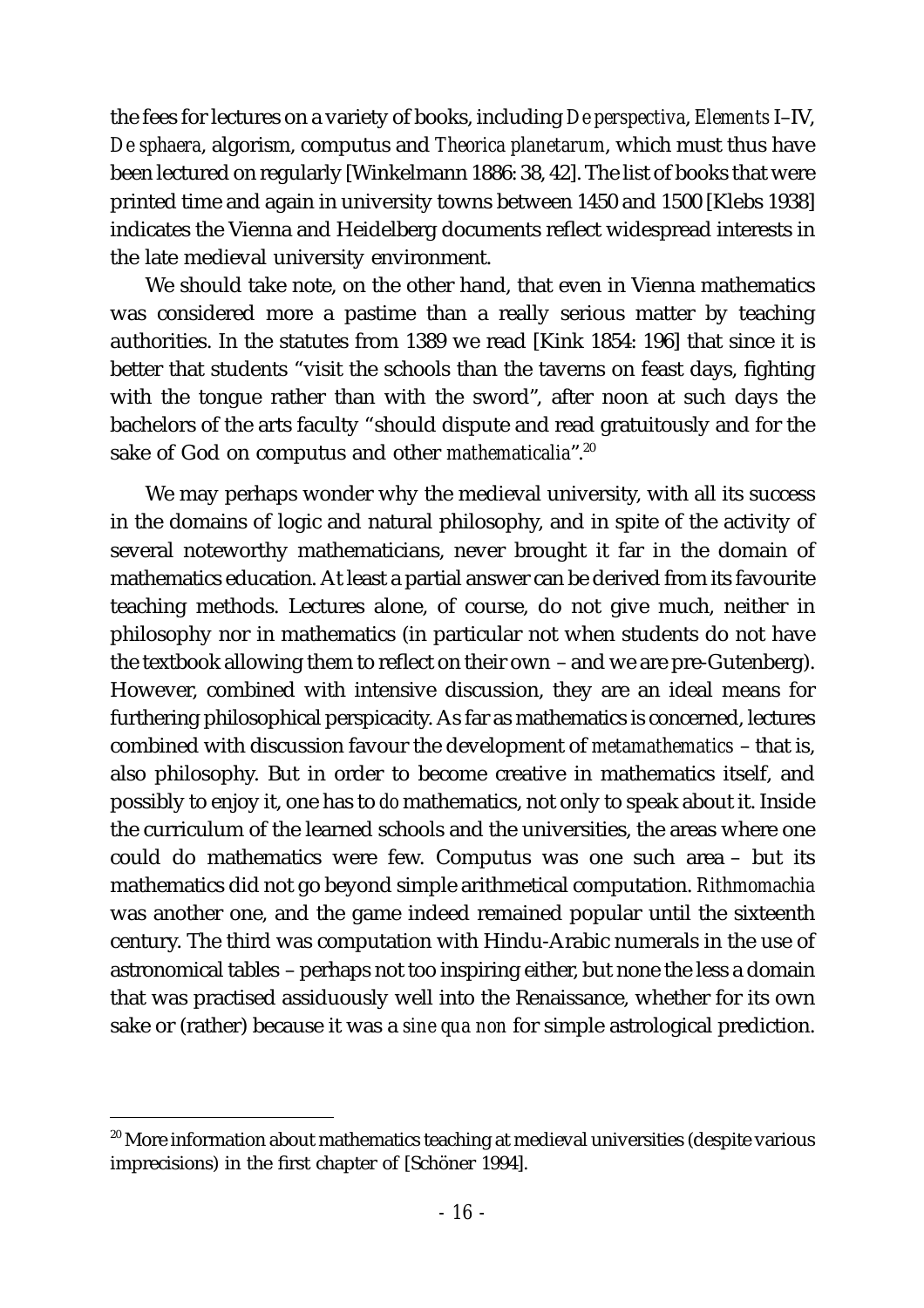# *Lay schooling*

We know very little about the education of burghers' children after the twelfth-century revival of city life. A few institutions like the Saint-Victor school in Paris admitted them, but what they offered seems to have been badly adapted to a future in commercial life (future artisans were in any case taught as apprentices); Pirenne [1929: 20] relates that a Flemish merchant's son was put into a monastic school around 1200 in order to learn what was needed in trade – but then became a monk. Some clerks served as house teachers in wealthy families [Pirenne 1929: 21*f*], some probably held private schools. That Italian merchants had been taught by Latin-writing clerics is illustrated by Boncompagno da Signa's description (1215) of their letters as written in a mixture of corrupt Latin and vernacular.<sup>21</sup> Computation was presumably learned on the job, during apprenticeship – but even this is nothing but an educated guess built on what we know from later times.

The region which provides us with the earliest detailed information is northern to central Italy. In his *Cronica*, the former Florentine banker Giovanni Villani [1823: VI, 184*f*] states about Florence in 1336–1338 that the children that were baptized

numbered every year by then 5,500 to 6,000, the boys exceeding the girls by 300 to 500 per year. We find that the boys and girls that were learning to read numbered from 8,000 to 10,000. The boys that were learning the abbacus<sup>22</sup> and the algorism in 6 schools, from 1,000 to 1,200. And those who were learning grammar and logic in 4 higher schools, from 550 to 600.

Allowing for a pre-school mortality of c. 50% (which seems reasonable from what we know about wealthy families<sup>23</sup>), we see that the majority of all children (within the city, *not* the surrounding countryside) learned to read and write (for the reliability of this information, cf. [Goldthwaite 2009: 354]). At least one third of the boys went to the two-year abbacus school learning practical arithmetic, and perhaps one out of ten went to a grammar school (which lasted longer).

<sup>21</sup> *Rhetorica antiqua*, ed. [Rockinger 1864: 173]. In any case, since notarial documents were written in Latin, merchants needed to understand the rudiments of that language.

 $22$ <sup>22</sup> The "abbacus" is not, as one might believe, the calculation board; the word (mostly in this spelling) had come to designate practical mathematics – thus already in Leonardo Fibonacci's *Liber abbaci*.

<sup>&</sup>lt;sup>23</sup> In Fiesole outside Florence, in the relatively benign years 1621-1626, 20% died with the first year of life; later in the century, this rate doubled, with peaks above 50% [Cipolla 1993: 221].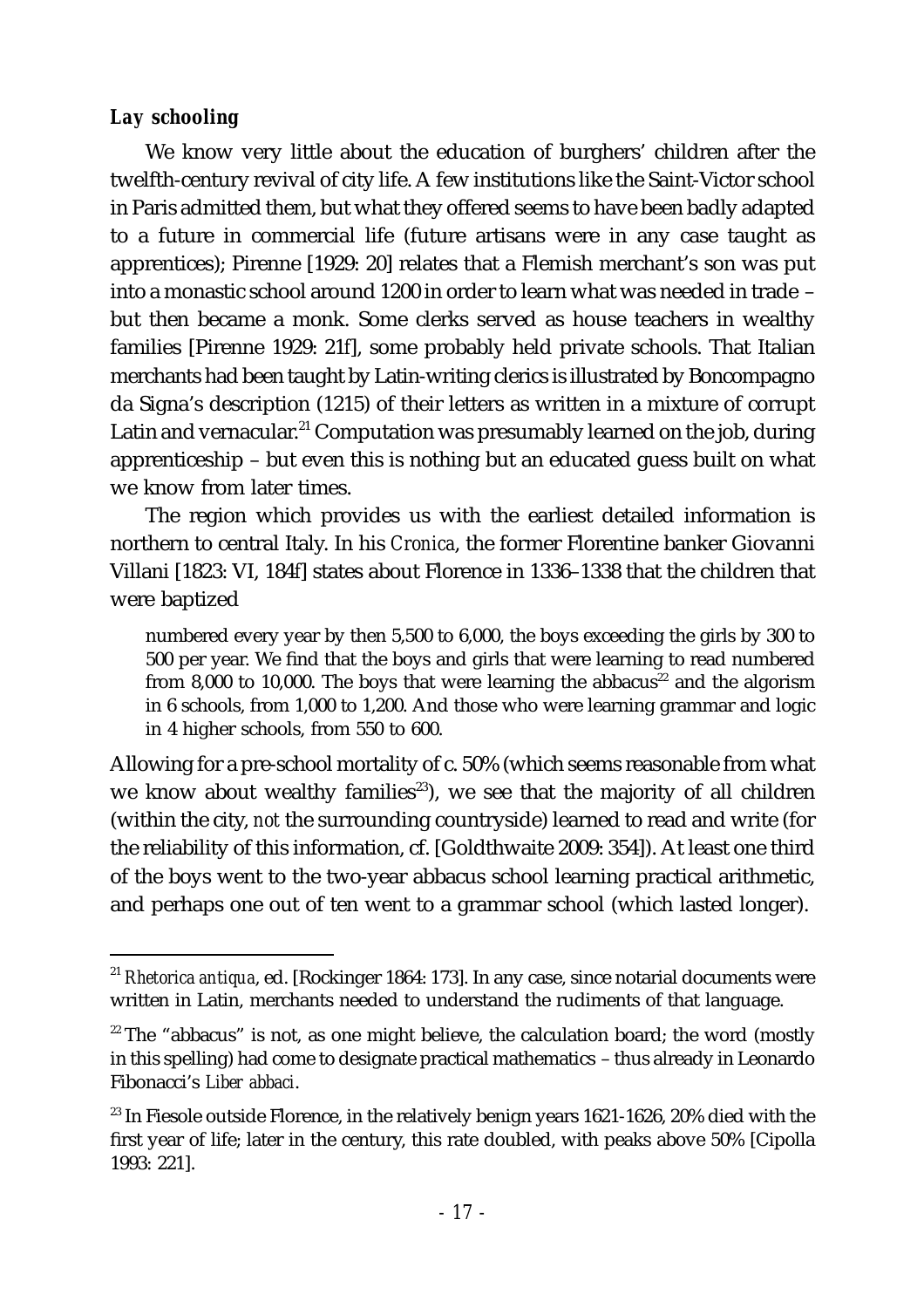What interests us here is the abbacus school. From around 1260 onward, such schools were created in the commercial towns between Genova, Milan and Venice to the north and Umbria to the south.<sup>24</sup> It was attended in particular by merchants' and artisans' sons, but patricians like Machiavelli and even Medici sons also visited it.

Two documents inform us about the curriculum, one from the 1420s [ed. Arrighi 1967], the other from 1519 [ed. Goldthwaite 1972: 421–425]. Scattered remarks in some of the texts written by abbacus masters confirm their general validity.

At first, the boys learned how to write numbers with Hindu-Arabic numerals. Then they were taught the multiplication tables and their application; the sources do not speak about addition and subtraction, perhaps because these techniques were implicit in the learning of the number system. Division came next, first with divisors known from the multiplication tables, then by multi-digit divisors. Then came calculation with fractions.

After this followed commercial mathematics (in varying order): the rule of three; monetary and metrological conversions; simple and composite interest, and reduction to interest per day; partnership; simple and composite discounting; alloying; the technique of a "single false position"; and area measurement. All teaching from the multiplication tables onward was accompanied by problems to be solved as homework. More complex matters, like the use of a double false position and algebra, are amply treated in many abbacus books but seem not to have been part of the curriculum. They may have been part of the training of assistant-apprentices, but this is another speculation with no support in the sources; what we do know is that proficiency in such difficult matters played a role in the competition for employment (smaller towns often employed abbacus teachers) or for pupils.

Strikingly, the accounting techniques of the great commercial firms were *not* taught in abbacus school, and are not described in the abbacus books. These do not even mention the abacus boards used in the counting houses [*Cambridge Economic History of Europe* III, 90], nor double-entry book-keeping before Luca

 $24$  Recent discussions of the social history of this institution are [Ulivi 2002a] and (dealing particularly with Florence) [Ulivi 2002b].

Contrary to what is often claimed (also repeatedly by Ulivi), the abbacus school does *not* descend from Fibonacci's *Liber abbaci* – cf. [Høyrup 2005]. There is some (mostly indirect) evidence that the Italian tradition (as already Fibonacci) was inspired from what went on in the Iberian region, but we have no information of how teaching was organized there before the fifteenth century.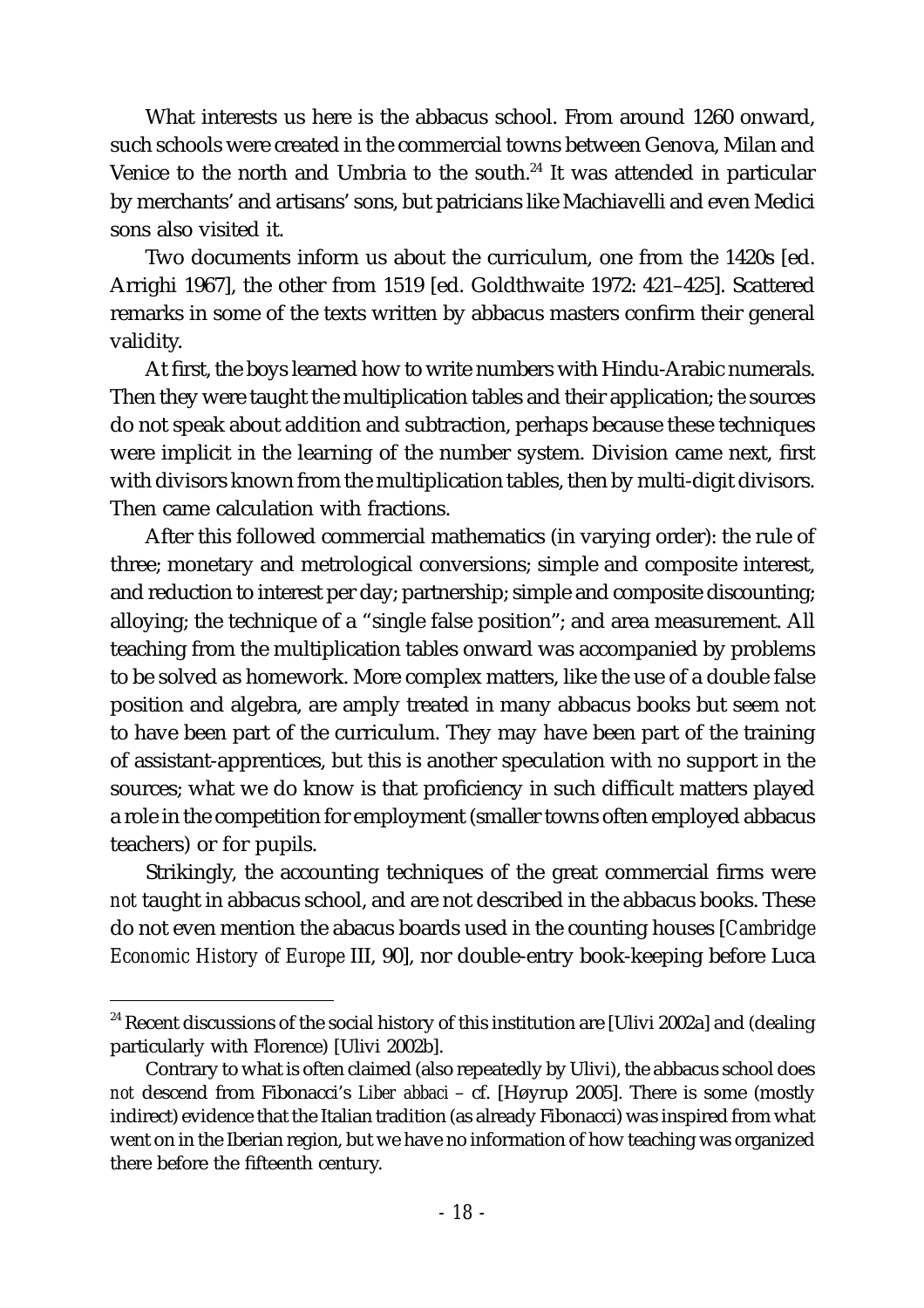Pacioli borrowed a whole *Libro di mercatantie et usanze de' paesi* (already printed in 1481) and inserted it into his *Summa* [1494] [Travaini 2003: 164]. These techniques were assimilated on the job by apprentices who had already visited an abbacus school [Goldthwaite 2009: 83*f*, 91*f*, 354].

Flanders, also home to a wealthy merchant class already in the twelfth century, offers information about the effort of burghers to create their own schools at least from c. 1150 onward – Pirenne [1929: 24–28] shows how the effort was mostly successful, even though church and feudal princes often did their best to keep control and sometimes monopoly. It appears that the schools, like those in Renaissance Germany, taught reading, writing and calculation together (from the thirteenth century onward basic Latin as well as vernacular literacy).

A mercantile arithmetic inserted in the thirteenth-century Picardian *Pratike de geometrie* [ed., trans. Victor 1979: 550–601] probably reflects the kind of computation the Flanders merchants made use of when visiting the fairs of Champagne. Here they met the merchants from Italy, and the arithmetic in question also meets what we know from Italy in some of the problem types it deals with. However, the contact is no more intimate in one than in the other case. The abbacus books generally offer methods that can be justified theoretically and do not excel in unexplained shortcuts, as could be expected from books written by professional teachers of (elementary) mathematics; the Picardian treatise is much closer to what appears to have been tricks developed and used by practical traders, and it was hardly based in a school tradition. We may surmise that there was no mathematics teaching in Flanders similar to that of the Italian abbacus school. That this was indeed so seems to be confirmed by the purely Italian inspiration of the German *Rechenmeister* tradition and the German *Schreib- und Rechenschulen* that emerge in the sixteenth century: they appear to have found nothing of interest in Flanders.

Apart from Iberia and Provence (similar in this respect to Italy), other European regions probably had even less lay teaching of mathematics than Flanders. The Norwegian *Speculum regale* (written perhaps c. 1195) may illustrate this common situation. It contains a long section where a father advises his son, a merchant *in spe*. All it says about mathematics is "practise [*gerðu*/"do"] number skill [*tölvisan*] well, that is much needed by merchants" [ed. Keyser et al 1848: 7]. No school is certainly implied.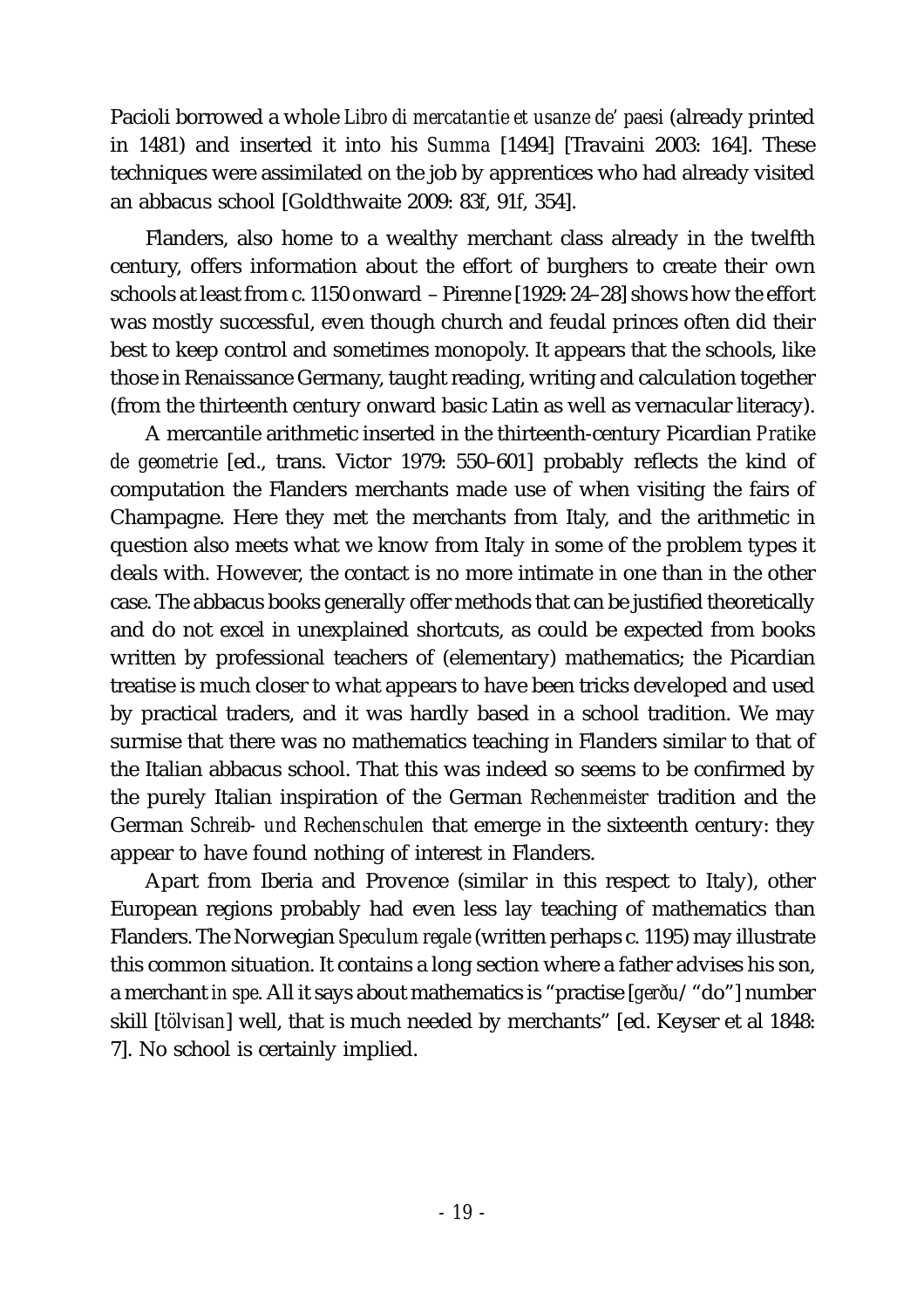#### *Master builders and other artisans*

It cannot be excluded that some abbot or bishop asked a master builder to put some sacred number into a sacred building to be constructed – for instance, *three* for Trinity. However, this does not mean that the geometrical knowledge needed for the actual construction had any scholarly or sacred origin. Many artisans may certainly have been taught at the workshops connected to ecclesiastic building activities, but they were taught by more experienced artisans working there, not by monks or priests [*Cambridge Economic History of Europe* II, 772].

The best evidence we have for the actual type of geometric training received by master builders comes from the writings of Mathes Roriczer, himself an experienced master mason – in particular from his *Geometria deutsch* (between 1486 and 1490) [ed., trans. Shelby 1977]. Roriczer is not ignorant of the way more scholarly geometry was written – he uses lettered diagrams, and only uses each letter once; his way to explain the diagrams, however, is not in the scholarly tradition. Some of his constructions are exact and might for that matter come from the scholarly tradition. In their totality, however, they belong to a tradition that had been handed down within the craft since Antiquity and even longer. This tradition, moreover, was wholly separate from that of "practical geometry", which dealt with geometric calculation (and thus with scribal/administrative practice) and not with construction – cf. [Høyrup 2009].<sup>25</sup> Like the geometry of shipbuilders it was never taught in any school of the abbacus type, but only in apprenticeship – until, with the emergence of the engineering profession, the profession-specific and largely oral tradition was crowded out by scholarly mathematics more or less adapted to practitioners needs. That, however, was long after the end of the Middle Ages.

#### *References*

- Arrighi, Gino, 1967. "Un «programma» di didattica di matematica nella prima metà del Quattrocento (dal Codice 2186 della Biblioteca Riccardiana di Firenze)". *Atti e memorie dell'Accademia Petrarca di Lettere, Arti e Scienze di Arezzo*, Nuova Serie **38**, 117–128.
- Baron, Roger, 1955. "Hugues de Saint-Victor, auteur d'une *Practica geometriae*". *Mediaeval Studies* **17**, 107–116.

Baron, Roger, 1956. "Hugonis de Sancto Victore *Practica geometriae*". *Osiris* **12**, 176–224.

Beaujouan, Guy, 1972. "L'enseignement du « quadrivium »", pp. 639–657, pl. i–iv *in La scuola nell'Occidente latino dell'alto medioeva*. Spoleto: Centro italiano di studio sull'alto medioevo.

 $25$  Shelby [1970] reaches similar conclusions concerning late medieval English masons.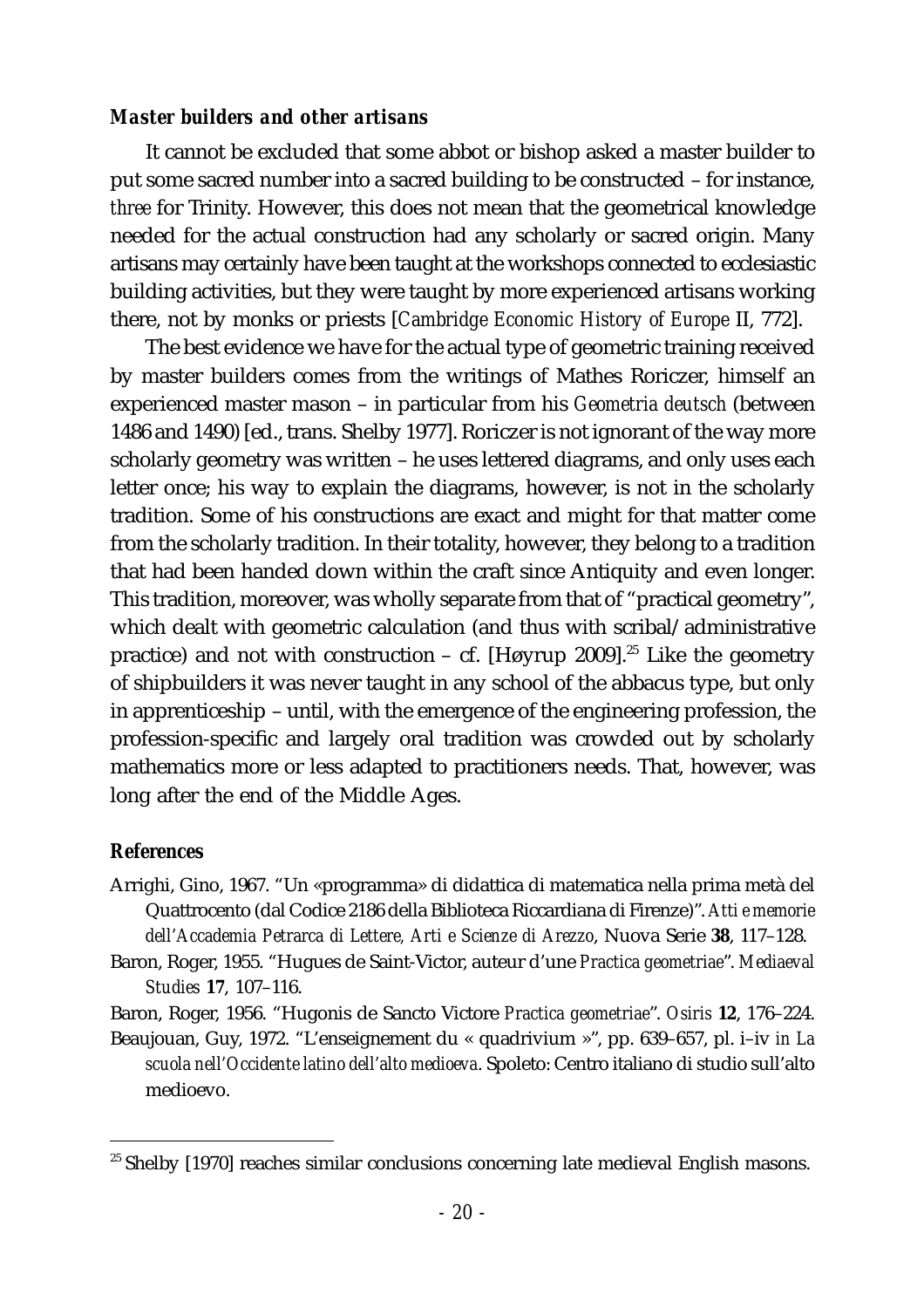- Bergmann, Werner, 1985. *Innovationen im Quadrivium des 10. und 11. Jahrhunderts. Studien zur Einführung von Astrolab und Abakus im lateinischen Mittelalter*. Stuttgart: Franz Steiner.
- Borst, Arno, 1986. *Das mittelalterliche Zahlenkampfspiel*. Heidelberg: Carl Winter.
- Brewer, J. S. (ed.), 1859. Fr. Rogeri Bacon *Opera* quaedam hactenus inedita. Vol. I containing I.- *Opus tertium*. II.- *Opus minus*. II.- *Compendium philosophiae*. London: Longman, Green, Longman, and Roberts.
- Brown, Giles, 1994. "Introduction: the Carolingian Renaissance", pp. 1–51 *in* Rosamond McKitterick (ed.), *Carolingian Culture: Emulation and Innovation*. Cambridge: Cambridge University Press.
- Bubnov, Nicolaus (ed.), 1899. Gerberti postea Silvestri II papae *Opera mathematica* (972 1003). Berlin: Friedländer.
- Burnett, Charles, 1987. "Adelard, Ergaphalau and the Science of the Stars", pp. 133–145 *in* Charles Burnett (ed.), *Adelard of Bath. An English Scientist and Arabist of the Twelfth Century*. London: The Warburg Institute.
- Burnett, Charles, 1996. "*Algorismi vel helcep decentior est diligentia*: the Arithmetic of Adelard of Bath and his Circle", pp. 221–331 *in* Menso Folkerts (ed.), *Mathematische Probleme im Mittelalter. Der lateinische und arabische Sprachbereich*. Wiesbaden: Harrassowitz.
- Burnett, Charles, 2010. *Numerals and Arithmetic in the Middle Ages*. (Variorum Collected Studies). Farnham, Surrey, & Burlington, VT: Ashgate.
- Busard, H. L. L., & Menso Folkerts (eds), 1992. *Robert of Chester's (?) Redaction of Euclid's Elements, the so-called Adelard II Version*. 2 vols. Boston etc.: Birkhäuser.
- Busard, H. L. L., 2005. *Campanus of Novara and Euclid's Elements*. 2 vols. Stuttgart: Franz Steiner.
- *Cambridge Economic History of Europe*. Second Edition. 7 vols. Cambridge: Cambridge University Press, 1965–87.
- Cipolla, Carlo M., 1993. *Before the Industrial Revolution; European Society and Economy, 1000–1700*. London: Routledge.
- Denifle, H., & É. Chatelain (eds), 1889. *Chartularium Universitatis Parisiensis*. 4 vols. Paris: Frères Delalain, 1889–97.
- Evans, Gillian Rosemary, 1976. "The Rithmomachia: a Medieval Mathematical Teaching Aid". *Janus* **63**, 257–271.
- Folkerts, Menso (ed.), 1970. *"Boethius" Geometrie II. Ein mathematisches Lehrbuch des Mittelalters*. Wiesbaden: Franz Steiner.
- Folkerts, Menso, & Helmuth Gericke (eds, trans.), 1993. "Die Alkuin zugeschriebenen *Propositiones ad acuendos iuvenes* (Aufgaben zur Schärfung des Geistes der Jugend)", pp. 283–362 *in* P. L. Butzer & D. Lohrman (eds), *Science in Western and Eastern Civilization in Carolingian Times*. Basel: Birkhäuser
- Gibson, Strickland (ed.), 1931. *Statuta antiqua Universitatis Oxoniensis*. Oxford: The Clarendon Press.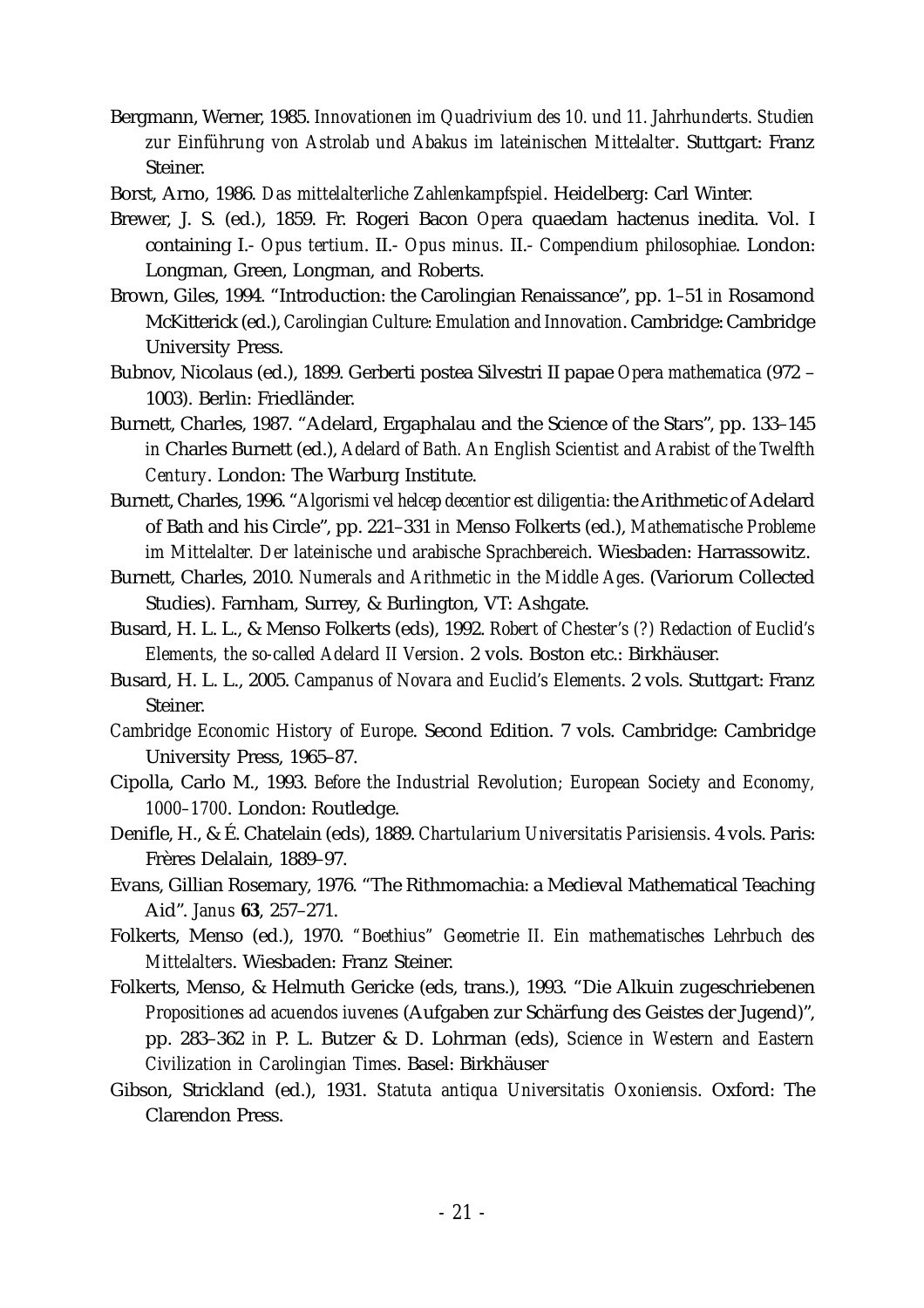- Goldthwaite, Richard A., 1972. "Schools and Teachers of Commercial Arithmetic in Renaissance Florence". *Journal of European Economic History* **1**, 418–433.
- Goldthwaite, Richard A., 2009. *The Economy of Renaissance Florence*. Baltimore: Johns Hopkins University Press.
- Grabmann, Martin, 1934. "Eine für Examinazwecke abgefaßte Quaestionensammlung der Pariser Artistenfakultät aus der ersten Hälfte des XIII. Jahrhunderts". *Revue néoscolastique de philosophie* **36**, 211–229.
- Grabmann, Martin, 1941. *I divieti ecclesiastici di Aristotele sotto Innocenzo III e Gregorio IX*. Roma: Saler.
- Haskins, Charles Homer, 1927. *The Renaissance of the Twelfth Century*. Cambridge, Mass., & London: Harvard University Press,
- Høyrup, Jens, 1988. "Jordanus de Nemore, 13<sup>th</sup> Century Mathematical Innovator: an Essay on Intellectual Context, Achievement, and Failure". *Archive for History of Exact Sciences* **38**, 307–363.
- Høyrup, Jens, 2005. "Leonardo Fibonacci and *Abbaco* Culture: a Proposal to Invert the Roles". *Revue d'Histoire des Mathématiques* **11**, 23–56.
- Høyrup, Jens, 2009. "The Rare Traces of Constructional Procedures in 'Practical Geometries'", pp. 367–377 *in* Horst Nowacki & Wolfgang Lefèvre (eds), *Creating Shapes in Civil and Naval Architecture*. Leiden & Boston: Brill.
- Jones, Charles W. (ed.), 1943. Bedae *Opera de temporibus*. Cambridge, Massachusetts: The Mediaeval Academy of America.
- Keyser, R., P. A. Munch & C. R. Unger (ed., trans.), 1848. *Speculum regale Konungsskuggsjá – Konge-speilet*. Christiania: Carl C. Werner.
- Kink, Rudolf, 1854. *Geschichte der kaiserlichen Universität zu Wien*. I. *Geschichtliche Darstellung der Entstehung und Entwicklung der Universität bis zur Neuzeit*. II. *Statutenbuch der Universität*. Wien: Carl Gerold.
- Klebs, Arnold C., 1938. "Incunabula scientifica et medica". *Osiris* **4**, 1–359.
- Köppen, Friedrich Th., 1892. "Notiz über die Zahlwörter im Abacus des Boethius". *Bulletin de l'Académie des Sciences de St. Petersbourg* **35**, 31–48.
- Lemay, Richard, 1976. "The Teaching of Astronomy in Medieval Universities, Principally at Paris in the Fourteenth Century". *Manuscripta* **20**, 197–217.
- Lindgren, Uta, 1976. *Gerbert von Aurillac und das Quadrivium. Untersuchungen zur Bildung im Zeitalter der Ottonen*. Wiesbaden: Steiner.
- Moyer, Ann E., 2001. *The Philosophers' Game. Rithmomachia in Medieval and Renaissane Europe*. With and Edition of Ralph Lever and William Fulke, *The Most Noble, Auncient, and Learned Playe* (1563). Ann Arbor: University of Michigan Press.
- Muckle, J. T., C.S.B. (ed.), 1950. "Abelard's Letter of Consolation to a Friend (*Historia Calamitatum*)". *Mediaeval Studies* **12**, 163–213.
- Murdoch, John E., 1968. "The Medieval Euclid: Salient Aspects of the Translations of the *Elements* by Adelard of Bath and Campanus of Novara". *Revue de Synthèse* **89** (1968), 67–94. Kopi: #1380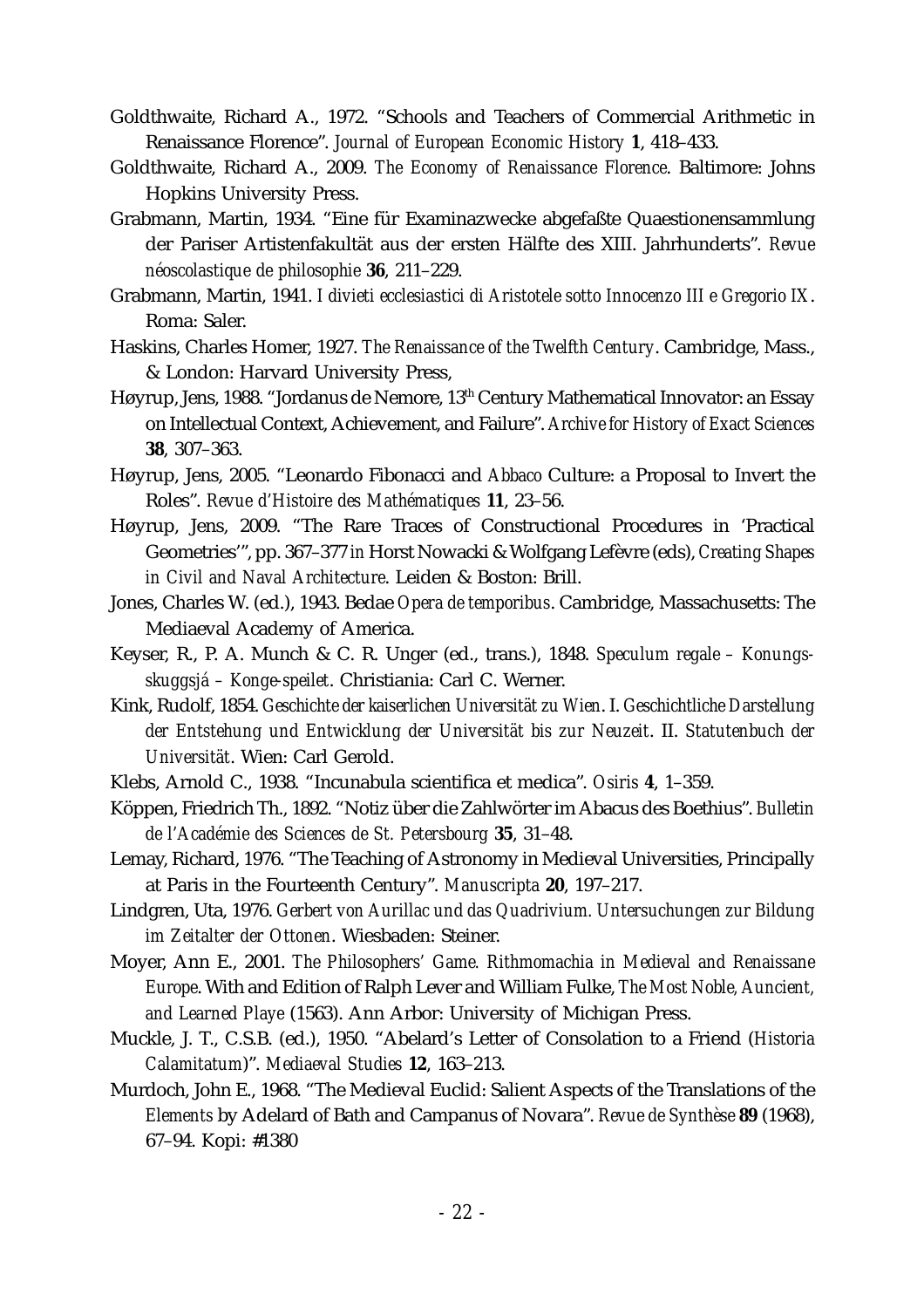- Pacioli, Luca, 1494. *Summa de Arithmetica Geometria Proportioni et Proportionalita.* Venezia: Paganino de Paganini, 1494. Fil på Disk #6, og \tekster\. Kopi som bog. Arbejdsfil med indstregninger \tekster\
- Paetow, Louis John (ed., trans.), 1914. *The Battle of the Seven Arts*. A French Poem by Henri d'Andeli, trouvère of the Thirteenth Century. (Memoirs of the University of California, 4:1. History, 1:1). Berkeley: University of California Press, 1914. Kopi som bog
- Pedersen, Olaf, 1998. *The First Universities:* Studium generale *and the Origins of University Education in Europe*. Cambridge: Cambridge University Press.
- Pirenne, Henri, 1929. "L'instruction des marchands au Moyen Âge". *Annales d'Histoire économique et sociale* **1**, 13–28.
- Rashdall, Hastings, 1936. *The Universities of Europe in the Middle Ages*. Edited by F. M. Powicke and A. B. Emden. Oxford: The Clarendon Press.
- Riché, Pierre (ed.), Bernard de Vregille & Claude Mondésert (trans.), 1975. Dhuoda, *Manuel pour mon fils*. Paris: Éditions du Cerf.
- Riché, Pierre, 1976. *Education and Culture in the Barbarian West, Sixth through Eighth Centuries*. University of South Carolina Press.
- Riché, Pierre, 1979. *Les Écoles de l'Occident chrétien de la fin du V<sup>e</sup> siècle au milieu du XI<sup>e</sup> siècle*. Paris: Aubier Montaigne.
- Robertson, D. W., Jr. (ed., trans.), 1958. Augustine, *On Christian Doctrine*. Indianapolis: Bobbs-Merrill.
- Rockinger, Ludwig (ed.), 1863. *Briefsteller und Formelbücher des eilften bis vierzehnten Jahrhunderts*. 2 vols. München: Georg Franz, 1863–1864.
- Schöner, Christoph, 1994. *Mathematik und Astronomie an der Universität Ingolstadt im 15. und 16. Jahrhundert*. Berlin: Duncker & Humblott.
- Shelby, Lon R., 1970. "The Education of Medieval English Master Masons". *Mediaeval Studies* **32**, 1–26.
- Shelby, Lon R. (ed.), 1977. *Gothic Design Techniques. The Fifteenth-Century Design Booklets of Mathes Roriczer and Hanns Schmuttermayer*. Carbondale & Edwardsville: Southern Illinois University Press.
- Siraisi, Nancy G., 1973. *Arts and Sciences at Padua. The* Studium *of Padua before 1350.* Toronto: Pontifical Institute of Mediaeval Studies.
- Stahl, William Harris, 1971. *Martianus Capella and the Seven Liberal Arts*. I. *The Quadrivium of Martinaus Capella.* New York: Columbia University Press.
- Tannery, Paul, 1922. *Mémoires scientifiques*, tôme V: *Sciences exactes au Moyen Age, 1887–1921*. Toulouse: Édouard Privat/ Paris: Gauthier-Villars.
- Taylor, Jerome, 1961. The *Didascalicon* of Hugh of St. Victor. *A Medieval Guide to the Arts.* New York & London: Columbia University Press, 1961.
- Thompson, James Westfall, 1929. "The Introduction of Arabic Science into Lorraine in the Tenth Century". *Isis* **12**, 184–193.
- Thorndike, Lynn, 1944. *University Records and Life in the Middle Ages*. New York: Columbia University Press.